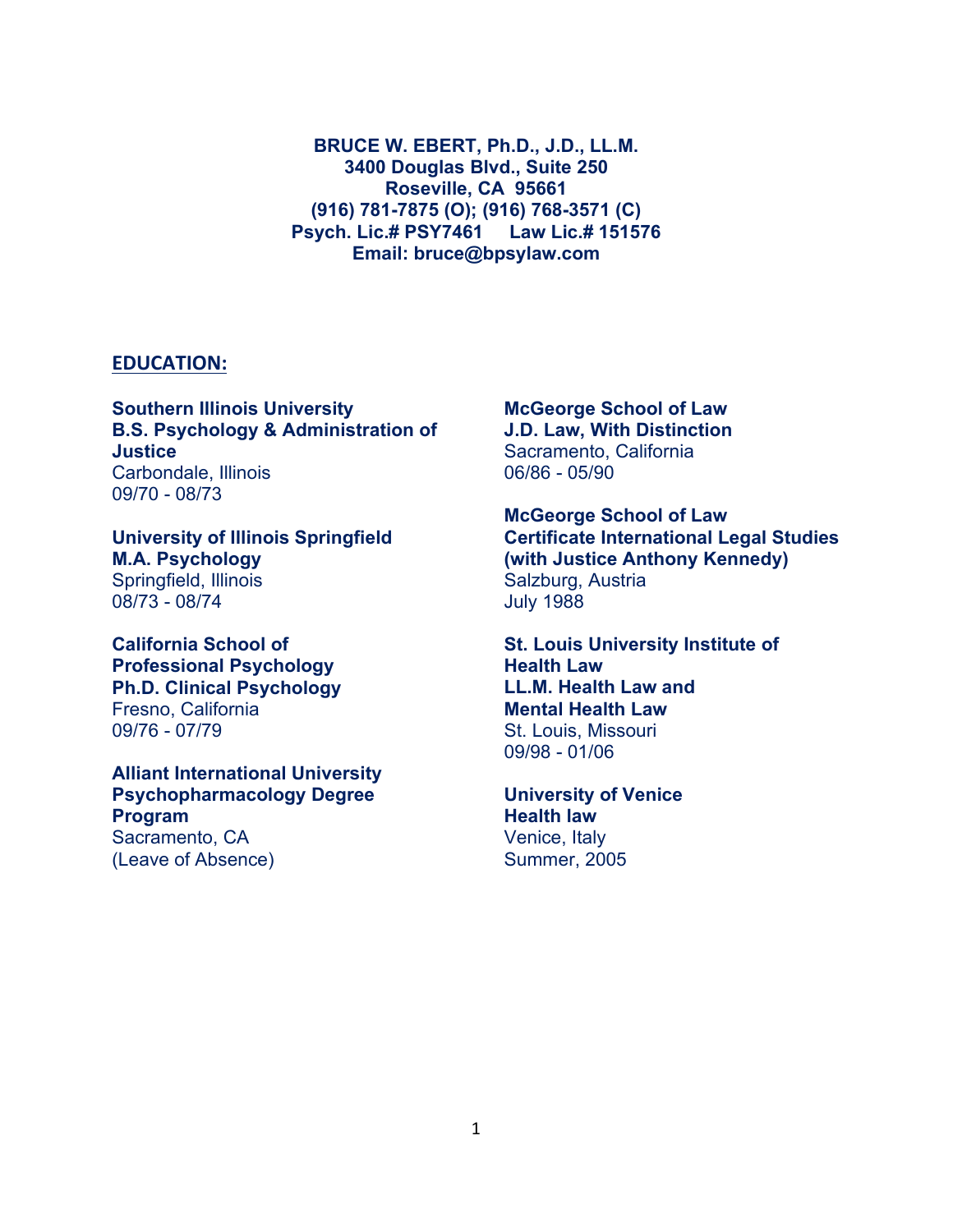### **PROFESSIONAL EXPERIENCE:**

**State of CA – Field Hospital Sleep Train Arena – Alternate Care Facility** 04/20-present Sacramento, CA

**Private Practice: Clinical & Forensic Psychology** 1990 – Present Roseville, CA

**Led integrated behavioral health team providing services to Covid-19 positive patients, staff, executive team. Cognitive assessments, mental status exams, palliative care. Senior Psychologist. Patient care in full PPE**

**Ethics, licensing and regulation, insanity, competency, evaluation of sex offenders, evaluation of violent offenders, sex offender evaluations, homicide cases, juvenile court exams, sentencing issues, death penalty cases, standard of care of mental health professionals, sexual offense cases, espionage cases, profiling, MILITARY CASES, complex child sexual abuse cases**

### **Law Offices of Dr. Bruce W. Ebert/Ebert Law Group/Hubbard & Ebert LLP** 1990 – present Roseville, CA

**McCloskey, Hubbard, Ebert & Moore** 2005 – 2007 San Mateo & Roseville, CA

**Alliant International University Adjunct Professor: Law & Ethics (Formerly California School of Professional Psychology)** 2002 – present Sacramento, CA

**Health law, Licensing law, Veterans law, Media law, Personal Injury**

**Health law, licensing law, veterans' law, congressional liaison, personal injury, contract law**

**Professor of law and ethics**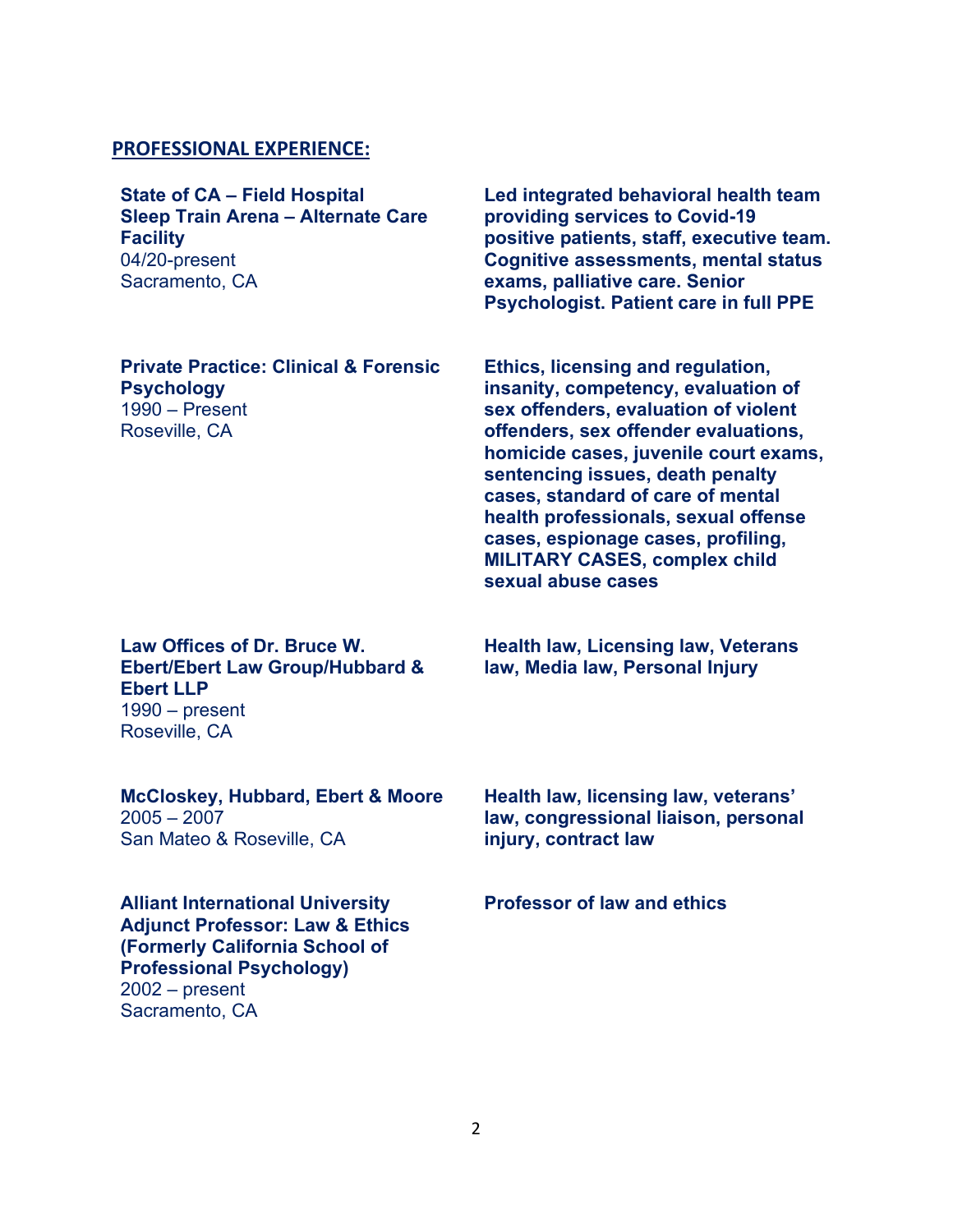### **PROFESSIONAL EXPERIENCE (cont.):**

**University of California Davis Assistant Clinical Professor School of Medicine Department of Psychiatry** 1993 – 2002 Sacramento, CA

**Taught law & ethics to residency students, consultation.**

**John F. Kennedy University Psychology Faculty (periodic)** 6/97- 2008 Orinda, CA

**Taught classes in law & ethics**

**Dep. of Justice – State of CA Major Crimes Division Profiling under Mike Prodan** 01/95 – 07/04

**Criminal profiling and investigation in cases involving major crimes.**

**Foundation Health Director/Manager of Mental Health Appeals** 03/91 - 08/96

**Legal Analysis. Managed 1000+ mental health professionals across 6 states, Peer review. Mental health law, Standard of Care**

**United States Air Force Reserves** 1990 – present

**Wright Institute**  09/90 - 09/92 Berkeley, CA

**Air Force officer**

**Taught classes in law & ethics**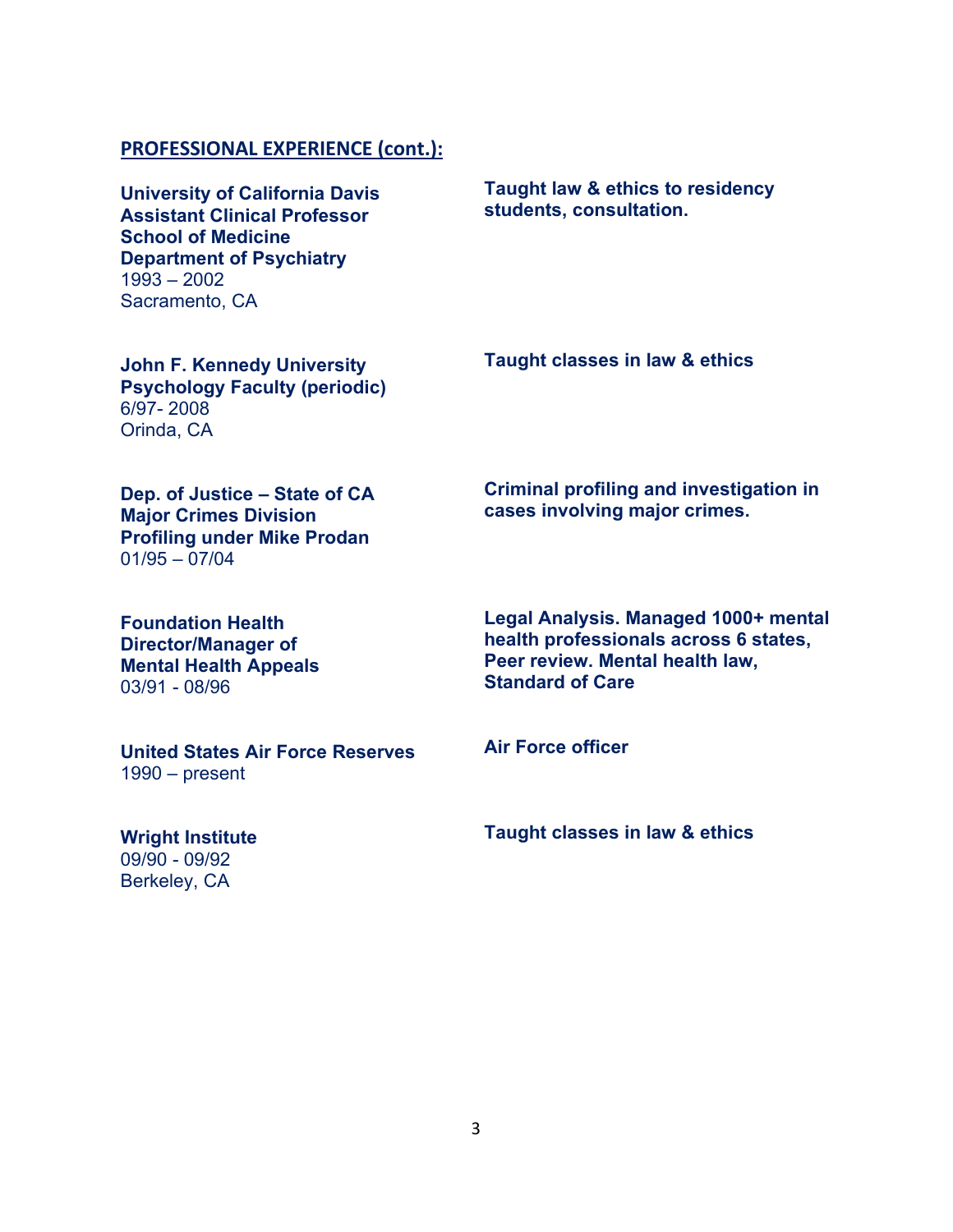### **PROFESSIONAL EXPERIENCE (cont.):**

**USAF Hospital - Beale AFB Air Force Officer Chief, Psychology / Mental Health** 10/85 - 09/90

**Aerospace Psychology, Hostage, Psychological Evaluations, special operations, Negotiation, Terrorist Assessment, Psychometrics, Sanity Boards Forensics, Psychotherapy, Stress Management, Sexual Assault Cases Alcohol Evaluations, Security Evaluations, Group, Special Ops, Forensic Psychology, Psychometrics, Sexual Assault Cases.**

**California Psychological Association Legislative Assistant (unpaid)** 02/90-02/91 Sacramento, CA

**Legal Research, Legislative Assistant**

#### **Jones and Stephens**  02/91 - 02/92

Roseville, CA

#### **Personal injury and other litigation.**

#### **Eglin Regional Hospital Air Force Officer**

**Chief of Psychology** 4/82 - 9/85 Eglin AFB, Florida

### **Bridge Agency Assistant Director Program Coordinator** 10/74 - 04/82 Merced, CA

**Prevention, Consultation, Special Operations, Forensic Psychology, Sexual Assault Cases, Adult Psychotherapy. Psychometrics, Psychotherapy, Hypnosis, Hostage Negotiations, Child Therapy, Evaluations**

**Prevention Director, Director of Rape Crisis Center, Suicide Hotline, & Domestic Violence Center. Supervision, Individual & Group Adult & Child Therapy, Family Therapy, Directed Mental Health Promotion Project**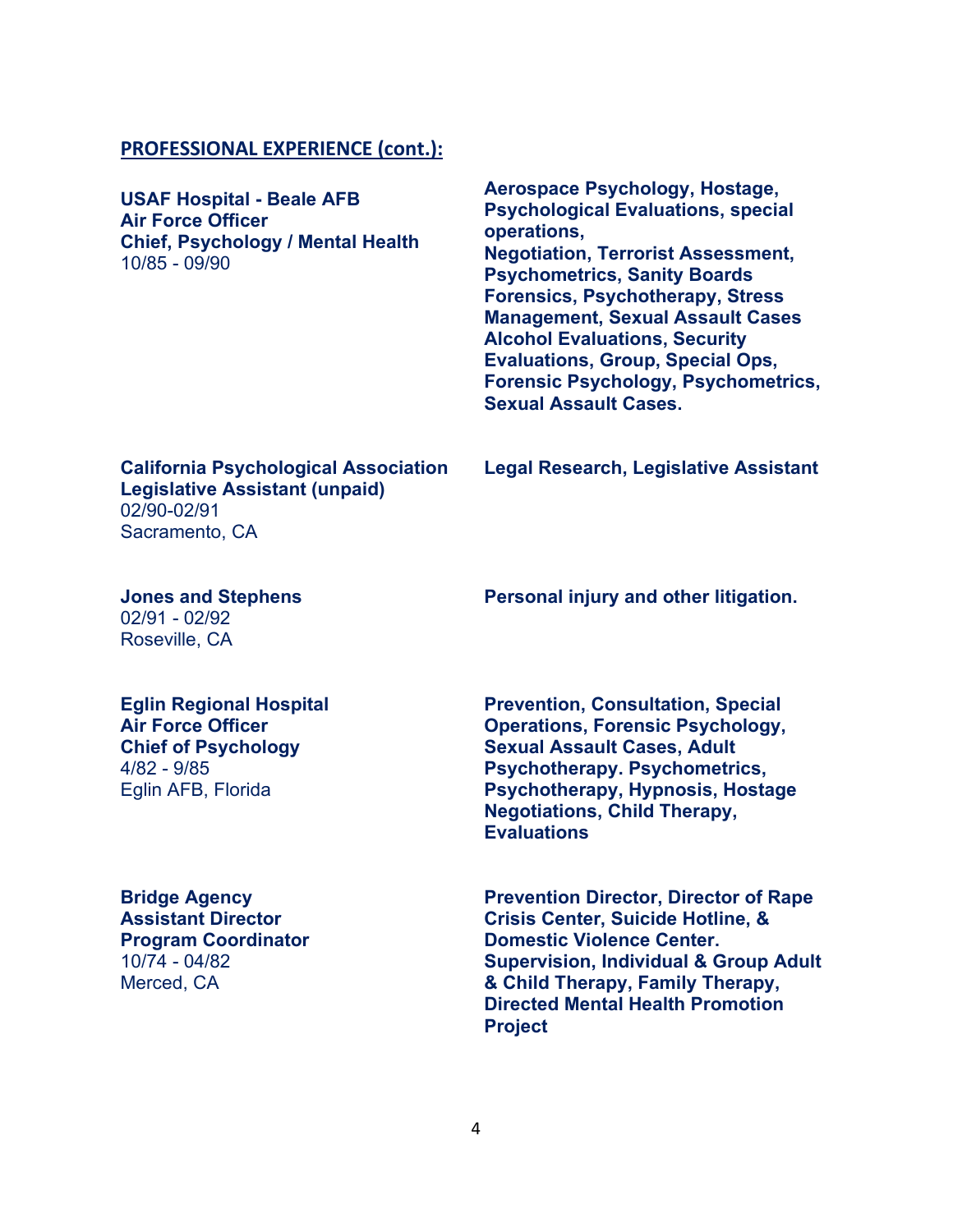### **PROFESSIONAL EXPERIENCE (cont.):**

**Counseling Associates Psychotherapist Private Practice** 12/79 - 04/82 Merced, CA

**Stanislaus County Mental Health Intern** 08/77-06/79 Modesto, CA

#### **University of San Francisco**  02/80 - 02/82

San Francisco, CA

**Southern Illinois University School of Medicine Research Assistant** 10/73-07/74 Springfield. Illinois

**Southern Illinois University** 08/71 – 08/73

**Prevention, Psychometrics, Marital and Family Therapy, Individual Psychotherapy, Received Intensive** 

**Taught classes in abnormal psychology, Introduction to psychotherapy.**

**Supervision**

**Research, Computer Coding.**

**Research assistant, crisis line volunteer.**

## **Child and Adult Psychotherapy**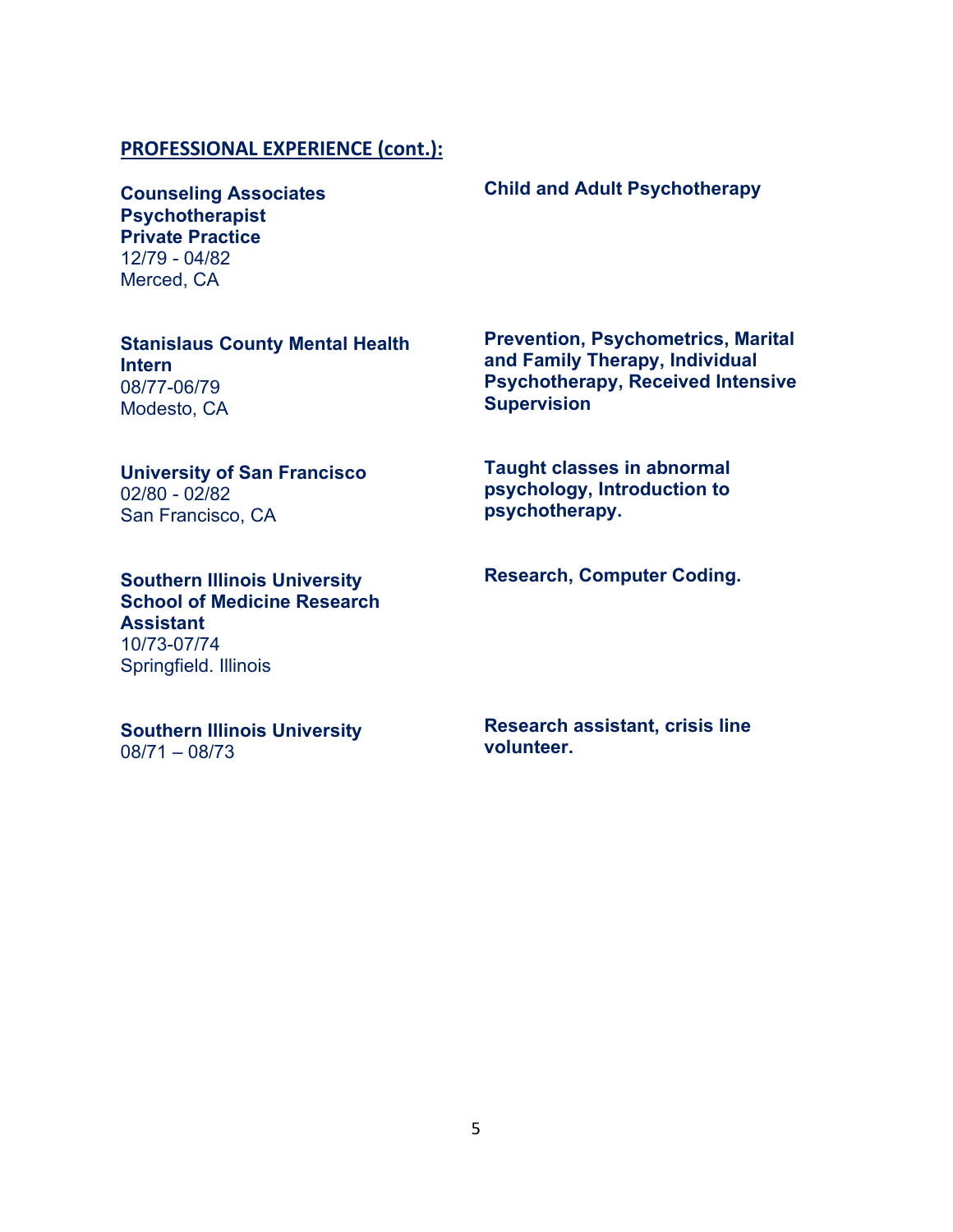### **HONORS AND AWARDS:**

- **Jon B. Hefferlen Award for Distinguished Contributions to Psychology 1999**
- **Fellow-Association of State and Provincial Elected Fellow-Academy of Clinical Psychology 1996**
- **Silver Psy-California Psychological Assoc. 1993**
- **Air Force Meritorious Service Medal 1992**
- **Fellow- Academy of Forensic Psychology 1990**
- **National Defense Service Medal 1990**
- **Traynor Society - Legal Honor Society 1990**
- **Air Force Suggestion Award - Disaster Programs 1989**
- **Dean's List - McGeorge School of Law 1988-90**
- **Verne Adrian and Annabel McGeorge Academic Achievement Scholarship 1989**
- **Judge Elvin F. and Pauline C. Sheehy Scholarship**
- **Albert Frederick Zangerle Memorial Scholarship 1989**
- **Humanitarian Service Medal**
- **International Moot Court Honors Board 1988-89**
- **International Moot Court Best Memorial Finalist**
- **Company Grade Officer of the Year (Beale) 1987**
- **Company Grade Officer of the Year (14th AD) 1987**
- **Company Grade Officer of the Year (Hospital) 1987**
- **Company Grade Officer of the Quarter (Hospital)**
- **Air Force Commendation Medal 1986**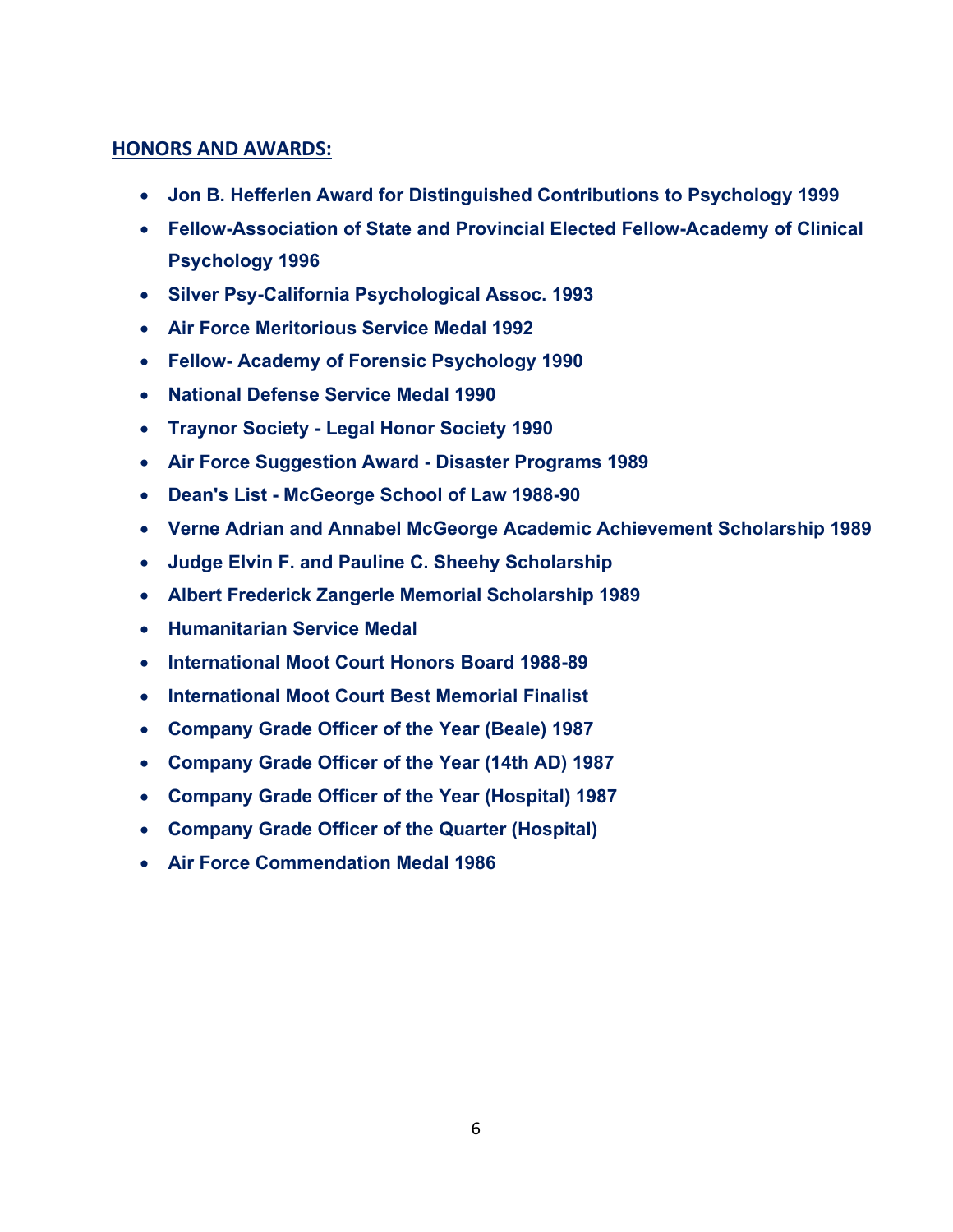## **CREDENTIALS:**

- **Member - State Bar of California #151576**
- **Diplomate - American Board of Professional Psychology-Clinical Psychology (1987)**
- **Diplomate - American Board of Professional Psychology Forensic Psychology (1990)**
- **Diplomate and Fellow - American Board of Medical Psychotherapy**
- **Licensed Psychologist - State of California #PSY7461**
- **Licensed Psychologist - State of Florida #3227 (Lapsed in good standing)**
- **Licensed Psychologist - State of Nevada #251 (Lapsed in good standing)**
- **Diplomate - IAPCP (Professional Psychotherapy) #311**
- **Diplomate - IAPCP (Behavioral Medicine) #698**
- **Licensed Marriage, Family and Child Counselor #M13229 (1979-1987)**
- **Listed - National Register of Health Service Providers in Psychology 1983-2016**
- **California Community College Counselor - Life #92400**
- **California Community College Instructor - Life #70460**
- **Admitted – United States District Court for the Eastern District of CA**
- **Admitted- United States Court of Veterans Appeals**
- **Admitted- United States Court of Appeals for the Federal Circuit**
- **Admitted - United States Supreme Court**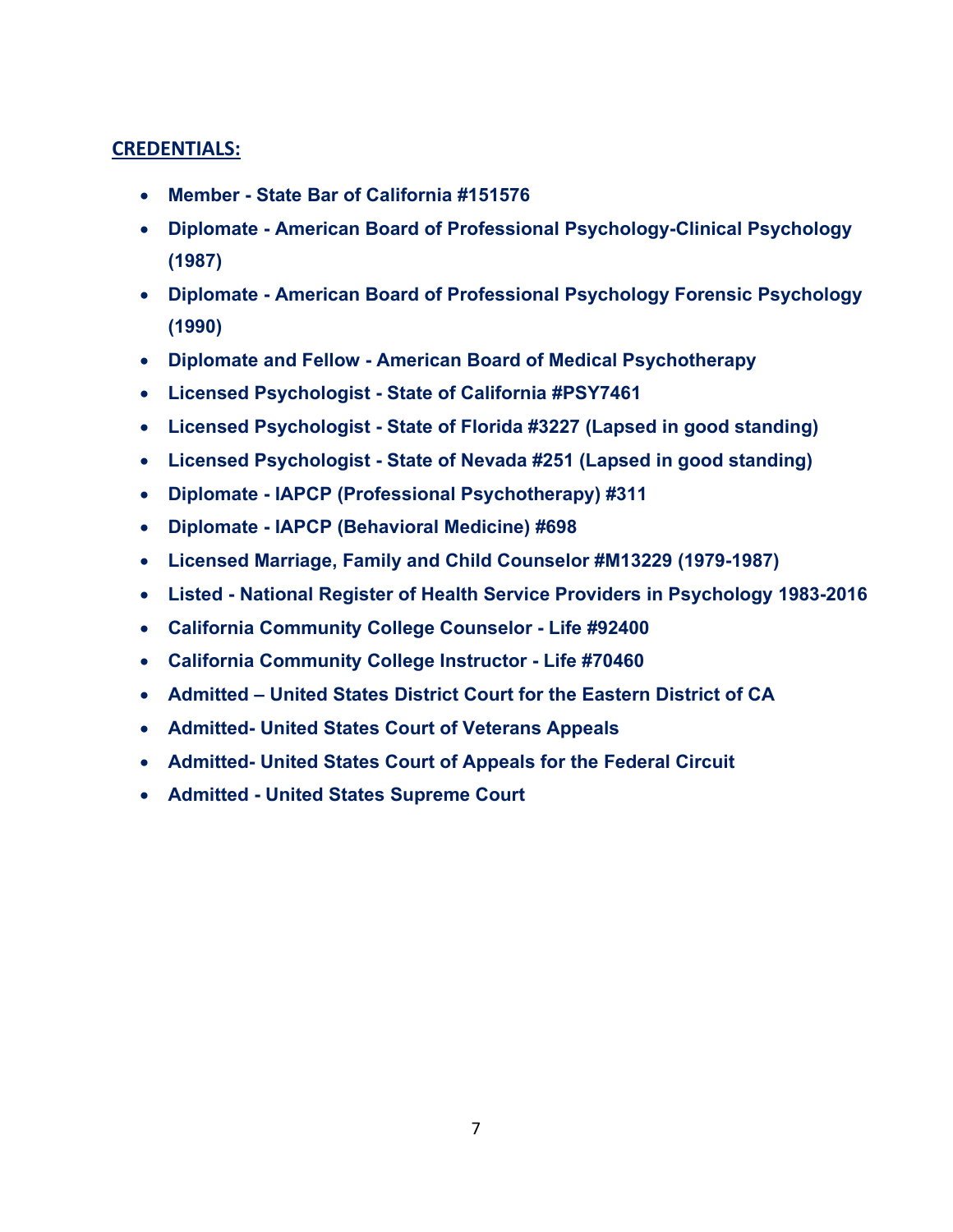### **ORGANIZATIONS:**

- **Former Chair, California Board of Psychology: Five terms as Chair; Two four-year Board Terms**
- **Appointed by Governor Wilson to Second Term in 1995**
- **Past President/Member Board of Directors: Sacramento Valley Psychological Assoc.**
- **Former Member Board of Directors: California Psychological Association**
- **Former Member Ethics Committee: California Psychological Association**
- **Past Oral Commissioner & Reviewer: California Board of Psychology**
- **Member: American Psychological Association, Divisions 9, 19, 41**
- **Former Member: Society of Air Force Clinical Psychologists**
- **Member: National Association of Veterans Advocates**
- **Founding Former Member: California Coalition of Rape Crisis Centers**
- **Past President: Merced City Employee's Association**
- **Past Treasurer: Head Start Parent Policy Council (Merced County)**
- **Past Member: American Society of Clinical Hypnosis**
- **Past Trustee: California School of Professional Psychology**
- **Former Vice-Chair: Placer County Mental Health Advisory Board**
- **Former Member/Board of Directors: Professional School of Psychology**
- **Past Delegate/California Representative: Association of State and Provincial Psychology Boards**
- **Member: American Bar Association**
- **Member: American Professional Society on the Abuse of Children**
- **Elected Member: California Academy of Advocates for Health Care Professionals**
- **Life Member – Disabled American Veterans**
- **American Legion**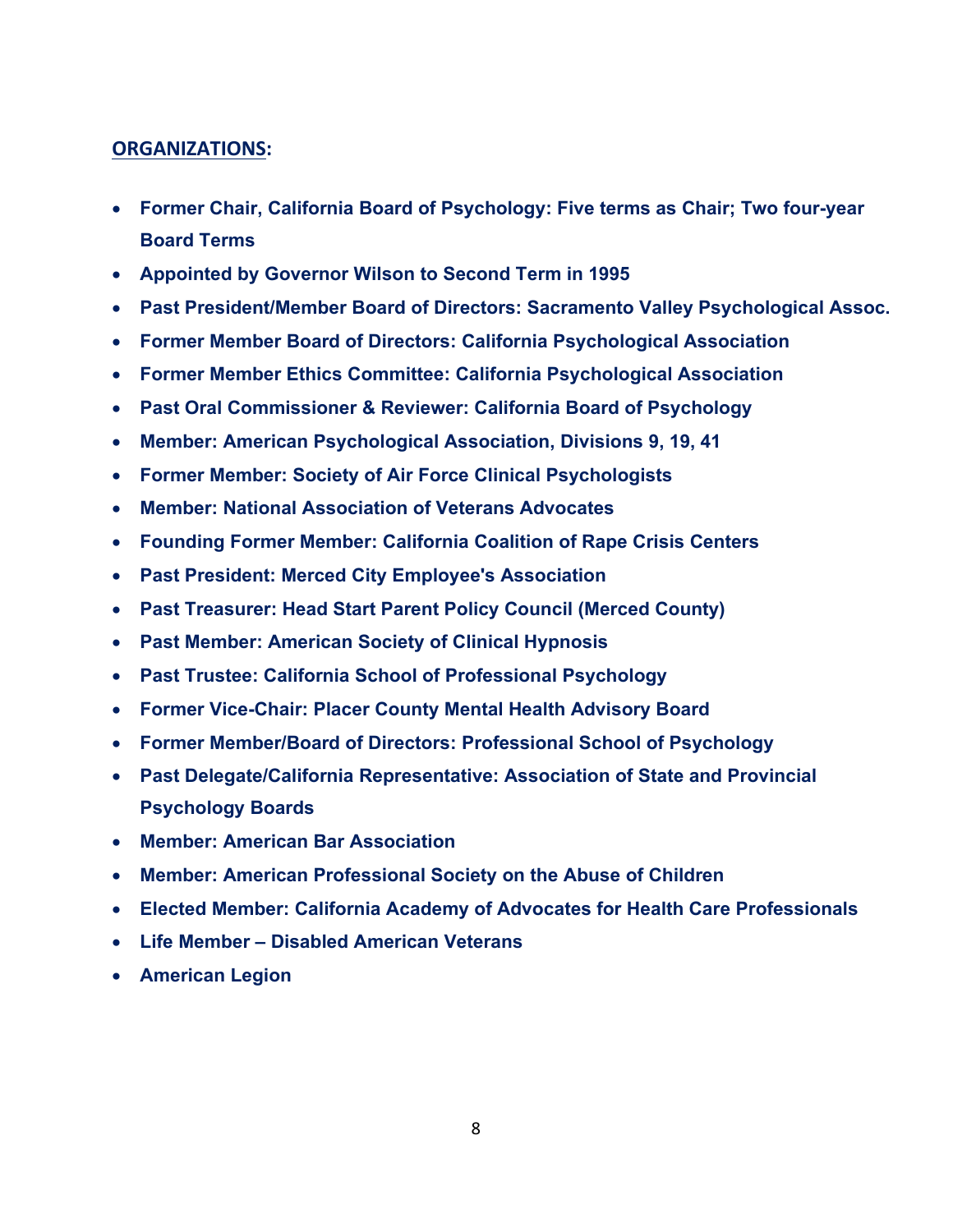### **REFERENCES:**

**Colonel Jay A. Weiss, M.D. (Retired)** *Monroe, Louisiana* **Private Practice Will Gunn, J.D.** *Washington, D.C.* **Former General Counsel Department of Veterans Affairs Professor John Myers** *Sacramento, California* **McGeorge School of Law Professor Julie Davies, J.D.** *Sacramento, California* **McGeorge School of Law Herb Weissman, Ph.D.** *Sacramento, California* **2100 Northrop Ave. Unit 700 Chief Justice Barbara Brand** *Washington, D.C.* **U.S. Air Force Court of Criminal Appeals Bolling Air Force Base Colonel Thomas Foley, Ph.D. (Retired)** *Shalimar, Florida* **United States Air Force David Schroeder, Ph.D.** *Modesto, California* **Stanislaus County Mental Health Philip McGraw, Ph.D.** *Los Angeles, California* **Stage 29, CBS Paramount Pictures**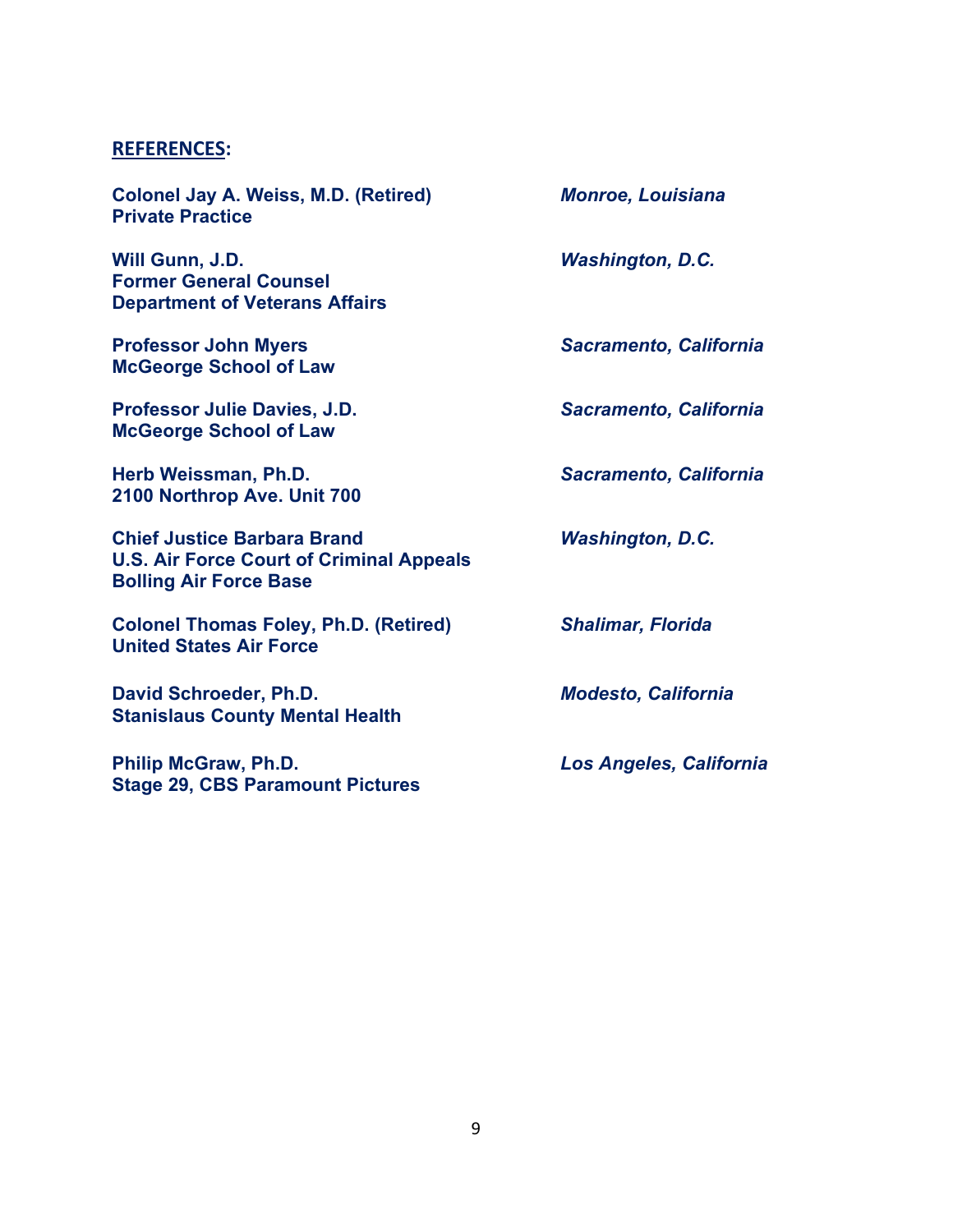# **PRESENTATIONS & INVITED ADDRESSES:**

|           | April 2017, Atascadero State Hospital                                            | <b>Ethics and the Law (7 Hours)</b>                                 |
|-----------|----------------------------------------------------------------------------------|---------------------------------------------------------------------|
| $\bullet$ | March 1999, California Psychological Assoc.                                      | <b>Avoiding License Problems (2 Hours)</b>                          |
| $\bullet$ | May 1999, California Psychological Assoc.                                        | <b>Ethics Update (4 Hours)</b>                                      |
| $\bullet$ | <b>May 1999, Santa Cruz Family Services</b>                                      | <b>Law and Mental Health (7 Hours)</b>                              |
|           | <b>April 1999, Western Circuit Judiciary</b><br><b>Travis AFB</b>                | <b>Working with Child Witnesses (1 Hour)</b>                        |
| $\bullet$ | November 1998, European Circuit Judiciary<br><b>Air Force, Germany</b>           | <b>Working with Child Witnesses (2 Hours)</b>                       |
| $\bullet$ | November 1998, Academy of Forensic Psych. ABPP Ethics in Forensics (7 Hours)     |                                                                     |
| $\bullet$ | <b>April 1998, Central Circuit Judiciary</b><br><b>San Antonio, Texas</b>        | <b>Sex Offender Cases (2 Hours)</b>                                 |
| $\bullet$ | March 1998, Academy of Forensic Psychology ABPP Ethics in Forensics (7 Hours)    |                                                                     |
| $\bullet$ | <b>March 1998, Western Circuit Judiciary</b><br><b>Travis AFB</b>                | <b>Sex Offender Cases (1 Hour)</b>                                  |
| $\bullet$ | <b>August 1996, Council on Personnel Mgmt.</b>                                   | <b>Mental Disorders &amp; the ADA (1 Hour)</b>                      |
| $\bullet$ | <b>August 1996, McGeorge School of Law</b>                                       | <b>Stress Reduction: Survival In Law</b><br><b>School (2 Hours)</b> |
| $\bullet$ | June 1996, California State University                                           | <b>Mental Health Law (4 Hours)</b>                                  |
| $\bullet$ | June 1995, State Department of Social Svcs.                                      | <b>Men and Therapy (1.5 Hours)</b>                                  |
| $\bullet$ | June 1995, Through the Looking Glass                                             | <b>Mental Health Law (2.5 Hours)</b>                                |
| $\bullet$ | February 1995, Ca. Board of Psychology                                           | <b>Forensic Testimony (2 Hours)</b>                                 |
| $\bullet$ | <b>February 1995, USAF Andrews AFB</b><br><b>Distinguished Professor Program</b> | <b>Forensic Psychology (4+ Hours)</b>                               |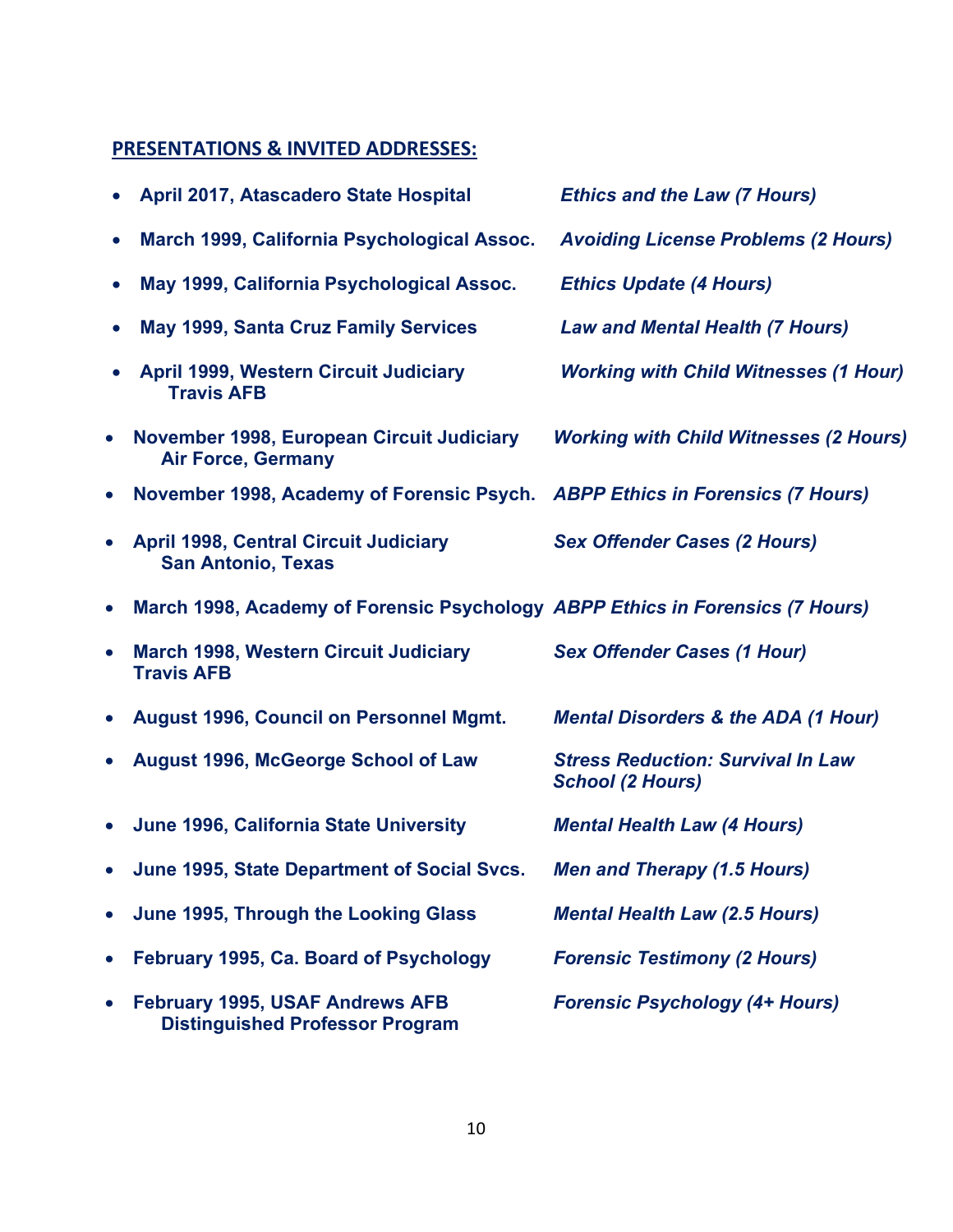# **PRESENTATIONS & INVITED ADDRESSES (cont.):**

| $\bullet$ | February 1995, USAF Western Circuit Judiciary Psychological Tests (1 Hour)                                   |                                                                                                 |
|-----------|--------------------------------------------------------------------------------------------------------------|-------------------------------------------------------------------------------------------------|
| $\bullet$ | February 1995, Reno Psychologists                                                                            | <b>Forensic Psychology (6 Hours)</b>                                                            |
| $\bullet$ | <b>February 1995, UCLA Counseling Center</b>                                                                 | <b>Ethics, Stalking (4+ Hours)</b>                                                              |
| $\bullet$ | <b>January 1995, Board of Psychology</b><br><b>Exam Commissioners</b>                                        | <b>Mental Health Law (.5 Hours)</b>                                                             |
| $\bullet$ | <b>January 1995, Professional School</b><br>of Psychology CE Series                                          | <b>Mental Health Law (4 Hours)</b>                                                              |
| $\bullet$ | September 1994, California School of Prof.<br><b>Psychology National Conference</b>                          | <b>Managed Care: Ethics, Fraud, and other</b><br><b>Issues (2 Hours)</b>                        |
| $\bullet$ | September 1994, Reno Training Group in<br><b>Forensic Psychology</b>                                         | <b>Forensic Psychology (6 Hours)</b>                                                            |
| $\bullet$ | October 1994, San Diego Psych. Association                                                                   | <b>Rules of Professional Practice (1 Hour)</b>                                                  |
| $\bullet$ | April 1994, Organization of Counseling Center Psychology and Law (8 Hours)<br><b>Directors of California</b> |                                                                                                 |
| $\bullet$ | April 1994, UCLA                                                                                             | <b>Mental Health Law &amp; Ethics (2 Hours)</b>                                                 |
| $\bullet$ | April 1994, Sacramento Valley Psych. Assoc.                                                                  | <b>Board of Psychology and the Law</b><br>$(1.5$ Hours)                                         |
| $\bullet$ | April 1994, Kaiser Permanente Hospital                                                                       | <b>Ethics and Mental Health Law (1 Hour)</b>                                                    |
| $\bullet$ | 1982-1990 United States Air Force<br><b>Eglin AFB and Beale AFB</b>                                          | <b>Stress Management, Drugs &amp; Alcohol,</b><br><b>Mental Health (Over 100 Presentations)</b> |
|           | 1974-1982 Bridge Agency                                                                                      | <b>Stress Mgmt., Assertiveness, Hypnosis,</b><br><b>Self Esteem (100+ Presentations)</b>        |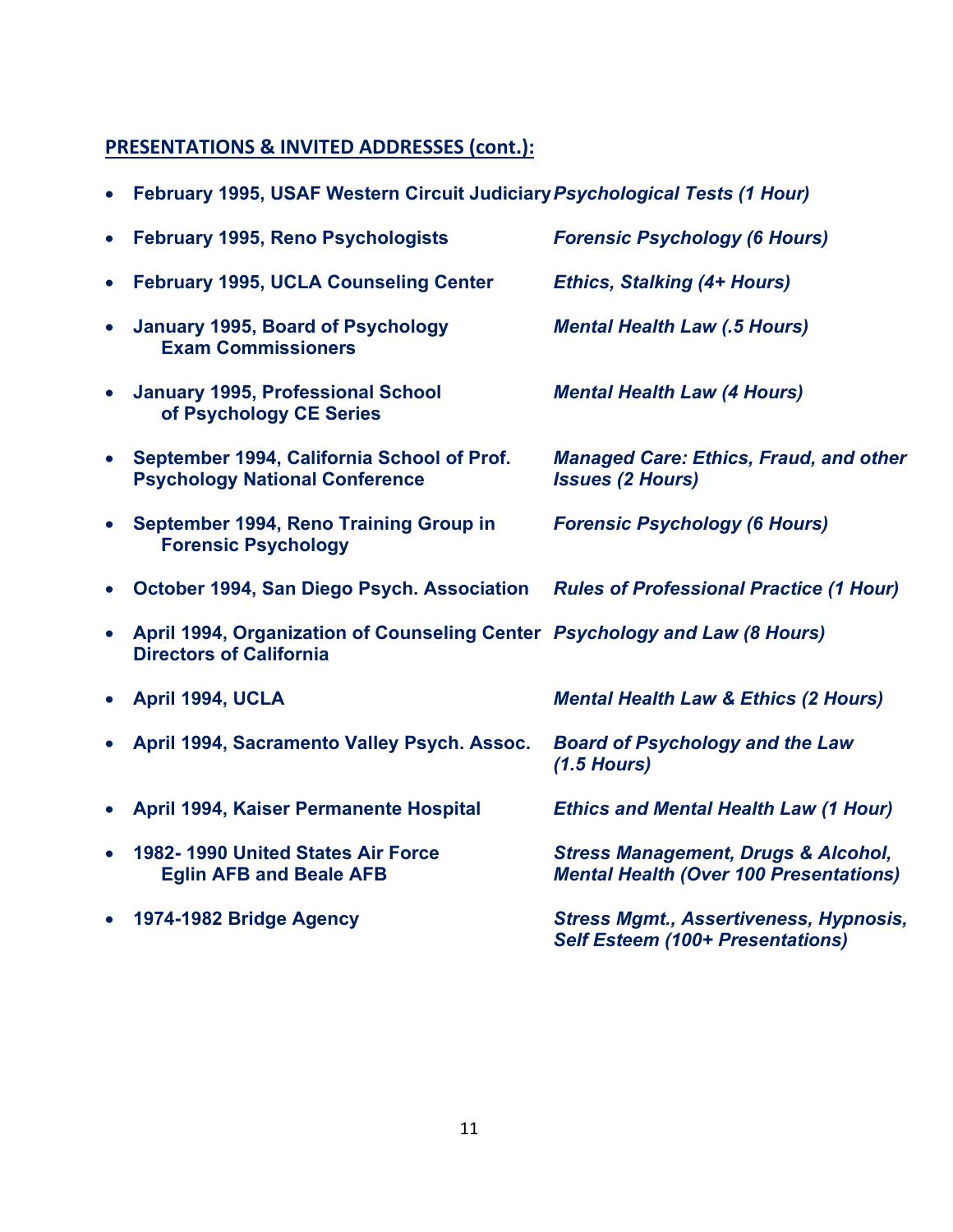### **ACCOMPLISHMENTS:**

- **Wrote, directed, and produced a short television series entitled "Friends". The show was a mental health promotion activity.**
- **Founded the California Coalition of Rape Crisis Centers and the only male member of the Board of Directors.**
- **Wrote, organized, and implemented a self-esteem curriculum for K-8 which was used in three school districts.**
- **Participated in the planning, organization and implementation of a major mental health promotion project in the State of California with the State Department of Mental Health.**
- **Acted as President of the Merced City Employee's Association for two years. During that time, I was the chief negotiator for contracts and wrote the agreements implemented.**
- **Organized, planned, and managed a complete prevention program in Merced County using employees from several agencies.**
- **Founded the Merced County Rape Crisis Center.**
- **Formed and directed a mental health improvisational theatre group in Merced County.**
- **Formed and directed the Happy Tales Puppet Company: a group that wrote and performed mental health shows.**
- **Acted as chief psychological consultant to Merced County Head Start, Merced County Community Action Agency, Merced Police Department, Atwater Police Department, Office of Criminal Justice Planning - State of California, Rape Division, and the Merced County Alcohol Abuse Program.**
- **Participated in the writing, planning, and production of a play entitled "Schizophrenia". I was the lead actor in the play which played to several audiences in California.**
- **Authored, along with three other professionals, a mental health curriculum for the Eglin AFB Correctional Custody Center.**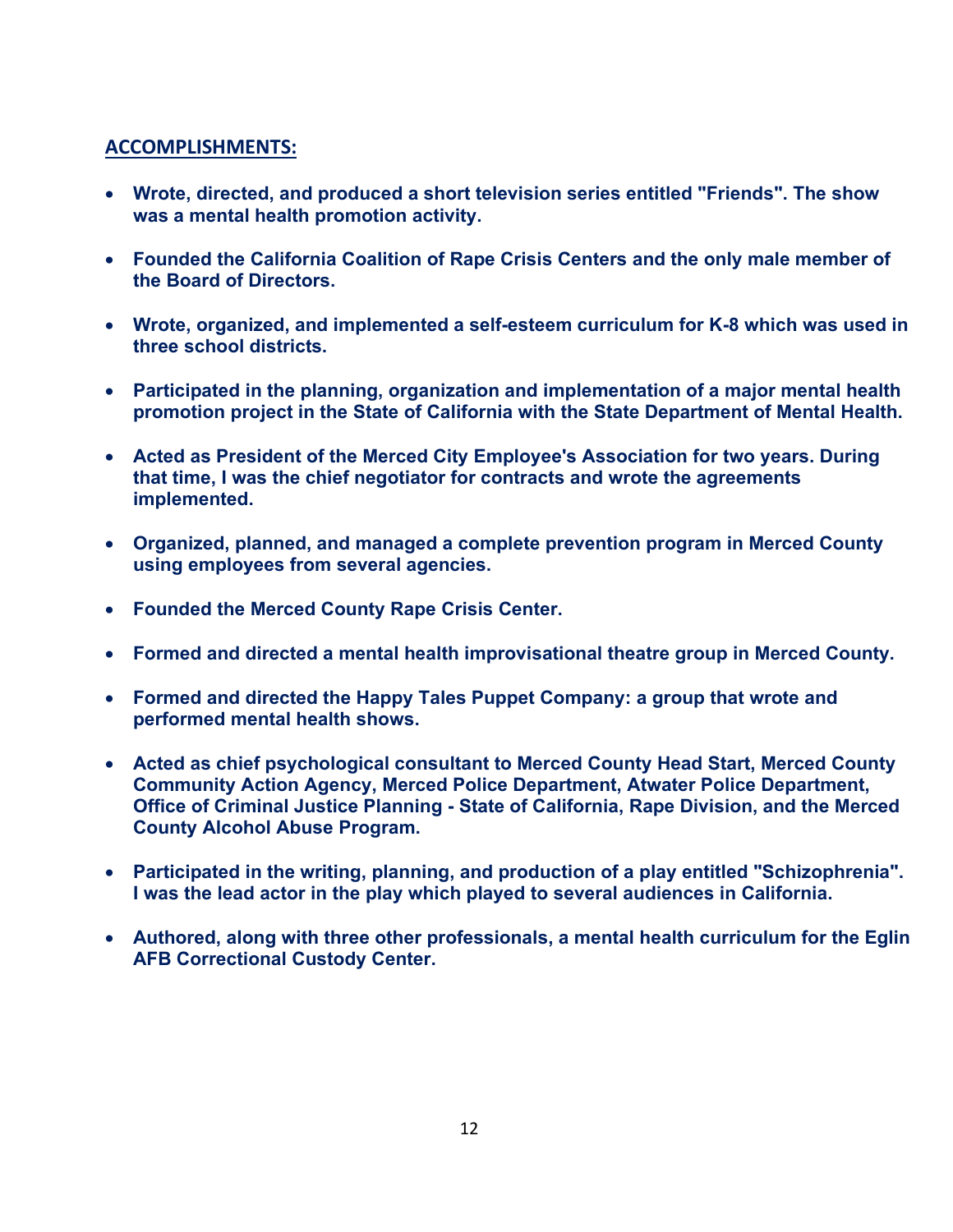# **ACCOMPLISHMENTS (cont.):**

- **Acted as project officer in the formation of a mental health disaster team at Eglin AFB, Florida.**
- **Participated in the planning, implementation and teaching of the behavioral sciences curriculum of the Family Practice Residency Program at Eglin AFB.**
- **Acted as Officer-In-Charge of Forensics at Eglin AFB.**
- **Organized training between FBI BAU staff & the Special Operations School at Hurlburt Field, Fl. (training in anti-terrorism, psychological operations, special study topics.**
- **Formed the first fully operational mental health hostage negotiation team - disaster team for Beale AFB.**
- **Appointed National Psychology Consultant for the Air Force Psychology Corp in Psychology and the Law.**
- **Acted as Officer-In-Charge of Forensic Psychology at Beale AFB which involved regional consultation and evaluation on major cases.**
- **Appointed Building Chair of the California Psychological Association in 1990.**
- **Became the Chairman of the Board of Psychology for the State of California. Also served as Chair of the Credentials Committee for the Board and as a member of the Enforcement committee.**
- **Established the Center for Mental Health Law & Ethics, a nonprofit corporation dedicated to providing guidance world-wide for the ethical practice of mental health professions. Serving as the Centers first President and Chief Executive Officer.**
- **Testified more than 700 times in various Courts. Involved in more than 1000 trials. Completed work in high profile trials including United States versus Senior Airman Ahmad Al-Halabi (espionage case), United States versus Kelly Flynn, Lau versus Federal Bureau of Investigation, United States versus Ott (espionage case), evaluated defendants in more than 151 homicide cases.**
- **Lead evaluator in the County of Sacramento in Miller-Graham evaluations with neuroscience issues.**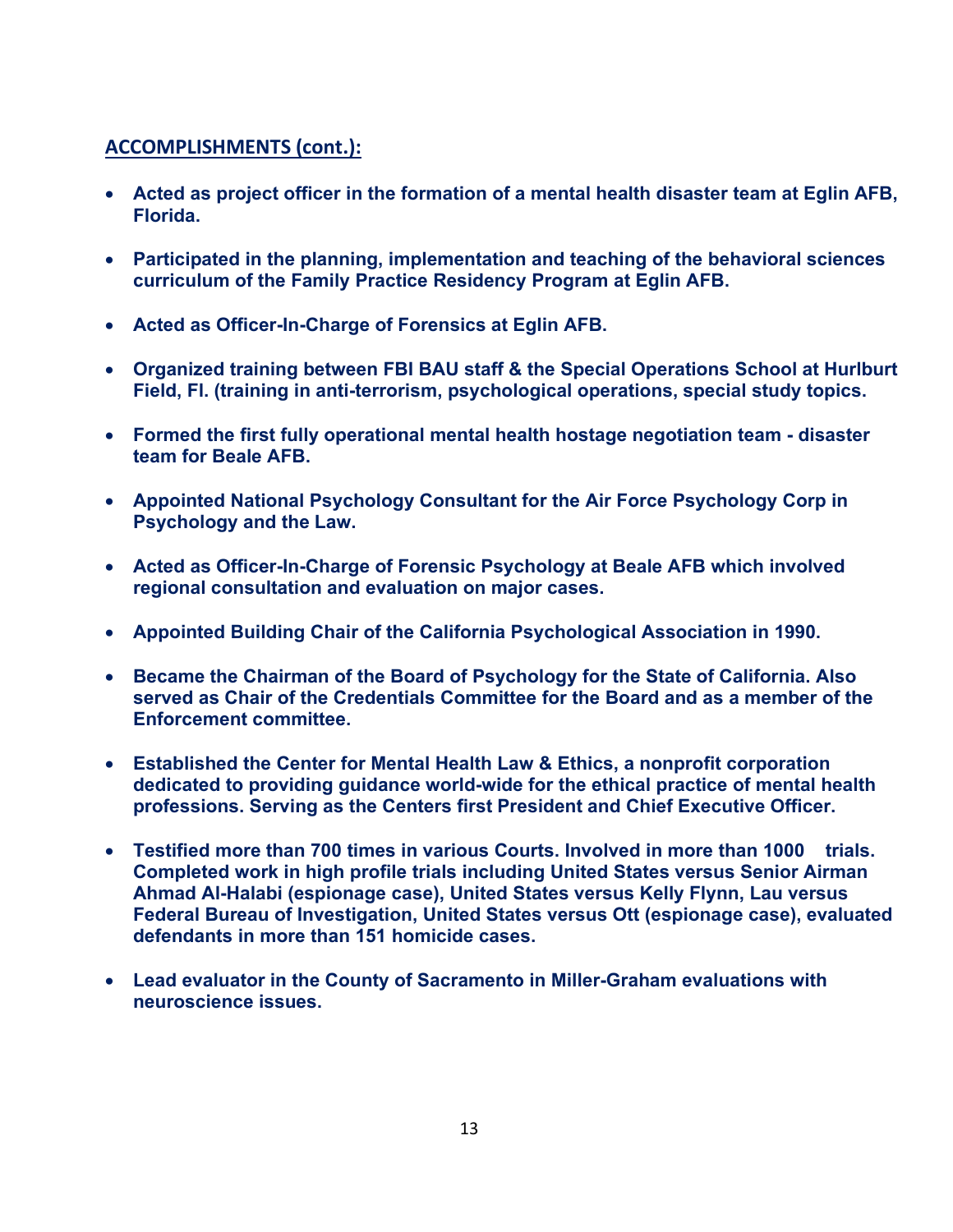# **ACCOMPLISHMENTS (cont.):**

# **California Board of Psychology Accomplishments**

- **Took the lead to establish mandatory continuing education for psychologists in the State of California.**
- **Created standards for the fair evaluation of BOP cases by experts.**
- **Coordinated with Senior psychologists in CA along with BOP staff to formally establish a wide variety of disciplinary remedies.**
- **Assisted in getting legislation passed which set forth mandatory revocation of psychology licensure in psychologist-patient sexual misconduct cases.**
- **Created the first systematic training program for Board experts and taught it for 3 years.**
- **Created a system of case review that was fairer and more systematic.**
- **Fought for the successful continuation of psychology licensure with the Legislature of the State of California.**
- **Assisted in re-organizing and improving the oral examination for psychology candidates.**
- **Fought for accountability with the Attorney General Office in billing for work done for the BOP.**
- **Worked with others to adopt the APA Code of Ethics as law in California.**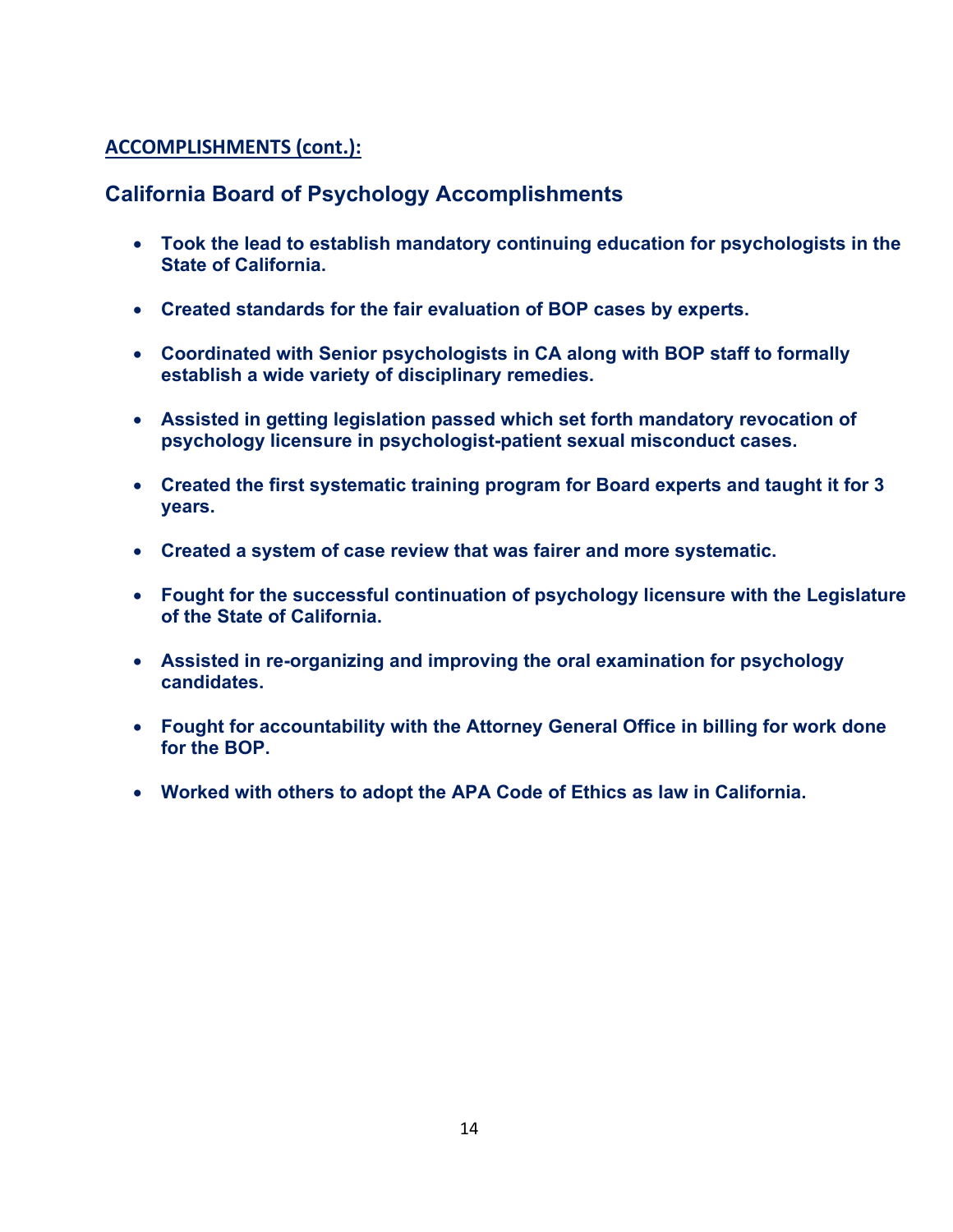## **CURRENT INTERESTS:**

- **Neuroscience**
- **Memory**
- **Psychology of Sexual Abuse**
- **Evaluation of Offenders**
- **Ethics**
- **Relationship of Theoretical Physics to Psychological Science and Theory**
- **Psychology of Homicide**
- **Espionage**
- **Forensic Psychology**
- **Applications of Wizards Research Project on human lie detection to forensic work**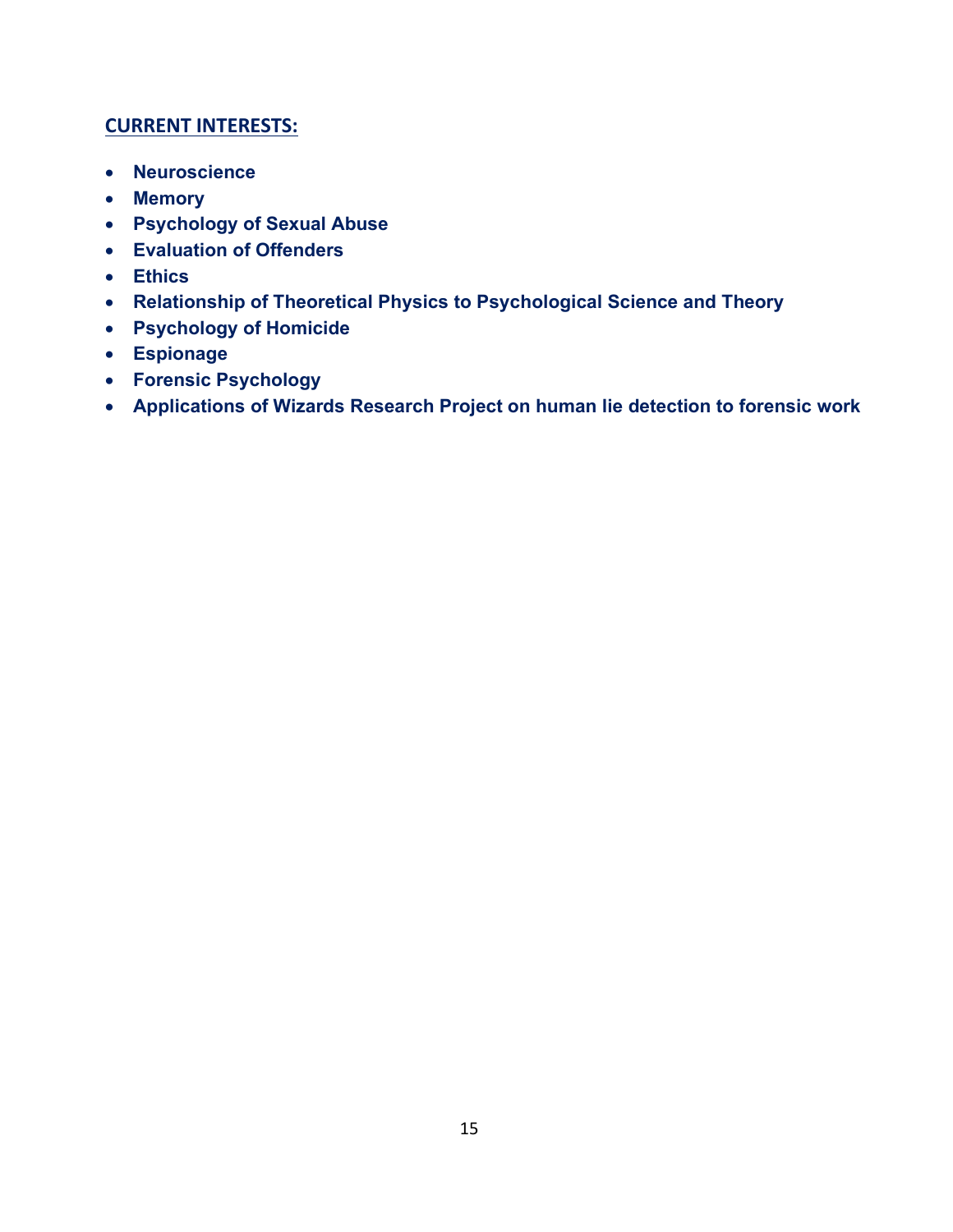### **CONSULTATIONS:**

- **Department of Justice: State of CA, Major Crimes/Criminal Profiling Division.**
- **Office of the United States Attorney for the Eastern District of CA., Northern District**
- **Yuba County Child Protective Services.**
- **Sutter County Child Protective Services.**
- **Federal Bureau of Investigation (Past).**
- **Office of Special Investigations, Air Force (Past).**
- **Placer County Sheriff Department.**
- **Placer County Office of the District Attorney.**
- **Court Expert Panel for Placer, Sacramento, El Dorado, Contra Costa & Sutter Counties.**
- **Merced County Child Protective Services (Past). Atwater Police Department (Past).**
- **Counseling Centers at UCLA, CSUS, San Diego State U., San Francisco State U., San Jose State U., U.C. Berkeley, Chico State U.**
- **A.F. Western Circuit Judiciary: Prosecution and Defense.**
- **A.F. Central Circuit Judiciary: Prosecution.**
- **Consultant and General Counsel: Central California Psychiatric Society; Discovery Center (Mental Health Center); Capitol Mental Health.**
- **Sacramento County Public Defender.**
- **Contra Costa County District Attorney.**
- **United States Air Force.**
- **United States Navy.**
- **United States Marines.**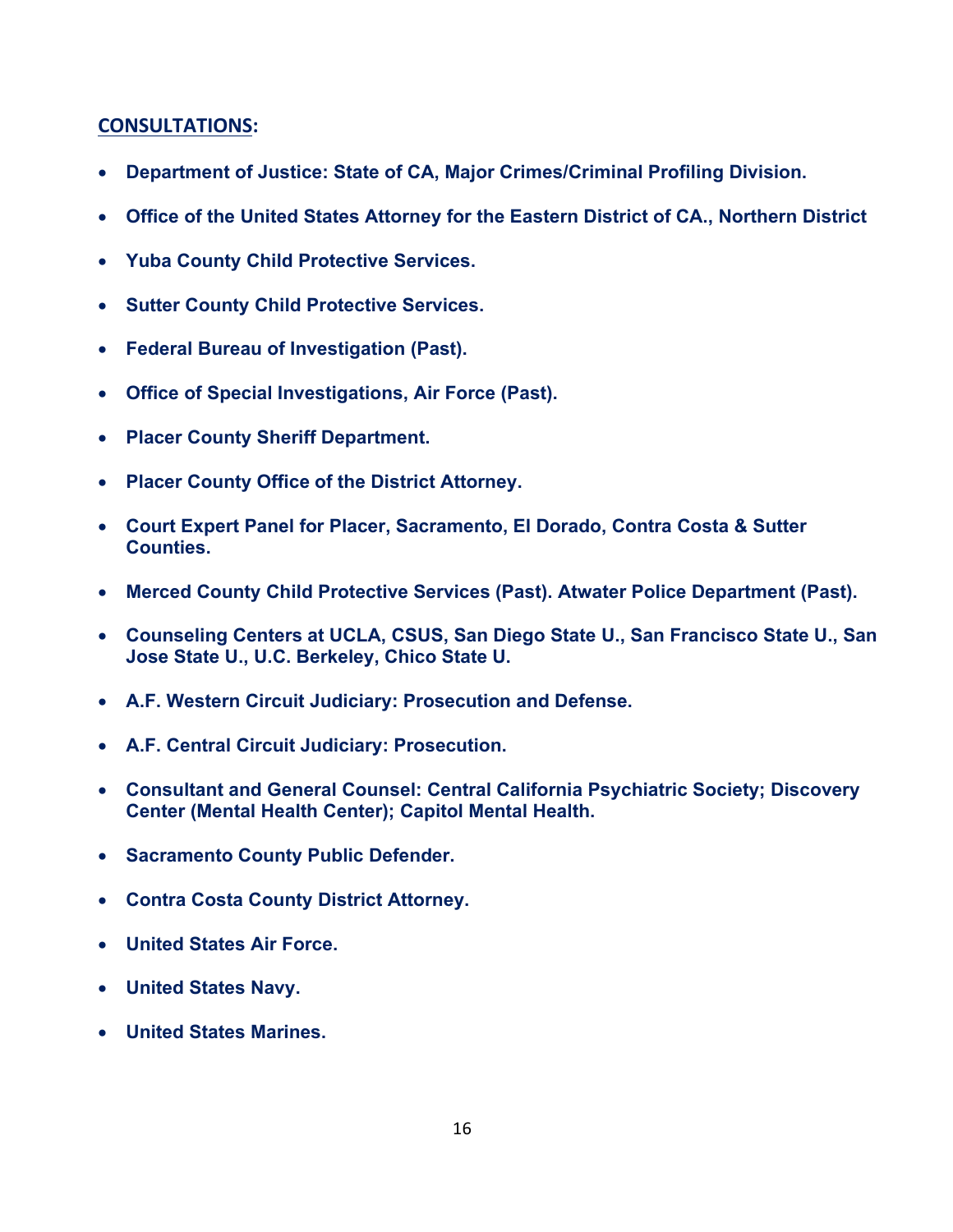# **CONSULTATIONS (cont.):**

- **United States Coast Guard.**
- **United States Department of Defense.**
- **United States Defense Intelligence Agency**
- **Member- National Association of Veterans Advocates**
- **Founding Former Member - California Coalition of Rape Crisis Centers**
- **Past President - Merced City Employee's Association**
- **Past President - Sacramento Valley Psychological Association**
- **Past Treasurer - Headstart Parent Policy Council (Merced County)**
- **Past Member - American Society of Clinical Hypnosis**
- **Past Trustee - California School of Professional Psychology**
- **Former Vice-Chair - Placer County Mental Health Advisory Board**
- **Former Member - Board of Directors: Professional School of Psychology**
- **Past Delegate- Association of State and Provincial Psychology Boards (California Representative)**
- **Member- American Bar Association**
- **Member- American Professional Society on the Abuse of Children**
- **Member – Division 41 Representative - Association of State & Provincial Psychology Boards**
- **Elected Member - California Academy of Advocates for Health**
- **Life Member – Disabled American Veterans**
- **Member – American Legion**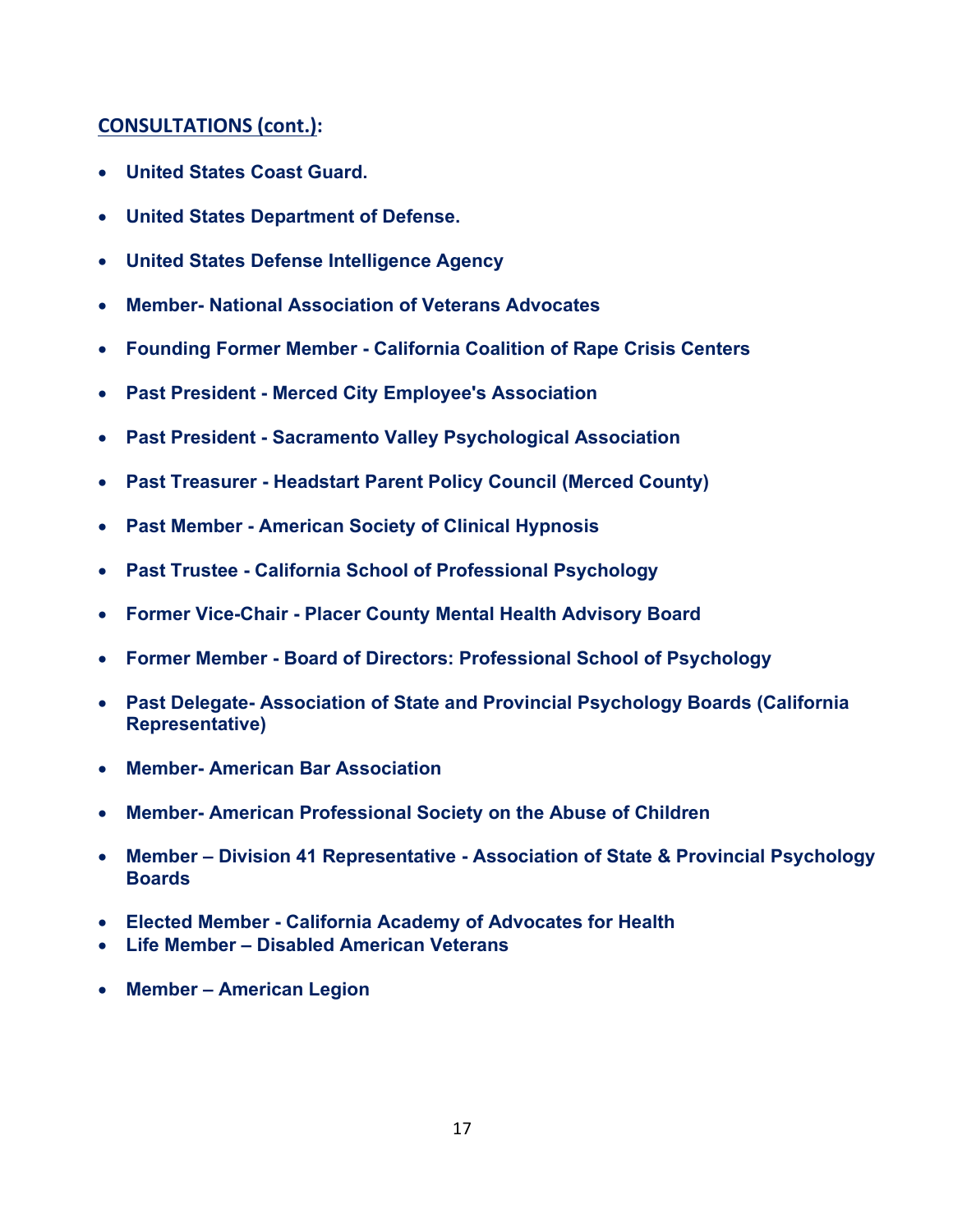## **PUBLICATIONS AND PAPERS:**

| 1976 Vol. 7(2)  | Ethical Issues in a Crisis Intervention Center, Journal of Crisis Intervention                                                                      |
|-----------------|-----------------------------------------------------------------------------------------------------------------------------------------------------|
| 1976 Vol. 7(2)  | A Measure of Confidentiality in a Crisis Intervention Center, Journal of Crisis                                                                     |
|                 | <b>Intervention</b>                                                                                                                                 |
| 1978 Vol. 5(2)  | <b>Homeostasis, Family Therapy</b>                                                                                                                  |
| 1978 Vol. 5(2)  | The Healthy Family, Family Therapy                                                                                                                  |
| 1986 Vol. 52(4) | The Mental Health Response Team, Police Chief                                                                                                       |
| 1986 Vol. 17(6) | The Mental Health Response Team, Professional Psychology                                                                                            |
| 1987 Vol.18(1)  | Guide to conducting a psychological autopsy, Professional Psychology                                                                                |
| 1988 Vol.31(1)  | <b>Hypnosis and Rape Victims, American Journal of Clinical Hypnosis</b>                                                                             |
| 1988 Vol.7      | The Mental Health Response Team, Innovations in Clinical Practice                                                                                   |
| 1989            | Guide to Conducting a Psychological Autopsy, Representing Battered Women<br><b>Who Kill</b>                                                         |
| 1989            | The Mental Health Response Team, Social Work Aspects of Law Enforcement                                                                             |
| 1989            | Psychological Issues and Standards in Cases of Negligent Infliction of Emotional<br><b>Distress, Unpublished</b>                                    |
| 1987            | <b>Significant Others and Rape Victims, Unpublished</b>                                                                                             |
| 1987            | Effects of Didactic, Single and Multiple Role-playing in Training Paraprofessional,<br><b>Unpublished</b>                                           |
| 1991            | The Mental Health Disaster Team, Unpublished                                                                                                        |
| 1992 Vol. 3     | <b>Mandatory Child Abuse Reporting in California, Forensic Reports</b>                                                                              |
| 1991            | The Mental Health Response Team. Innovations in Clinical Practice, PRE, Florida                                                                     |
| 1995            | Recusal in Regulatory Affairs, Submitted to the Regulatory Law Reporter, 1995                                                                       |
| 1997            | Dual Relationship Prohibitions: A Concept Whose Time Never Should Have Come,<br><b>Journal of Applied and Preventative Psychology</b>               |
| 1999            | Should Psychologists Advise Patients about Psycho tropic Medication, California<br><b>Psychologist</b>                                              |
| 1999            | Psychologists and Psycho tropic Medication, with John Preston, Psy.D, Submitted                                                                     |
| 1999            | Mental Health Professionals and Medicare Fraud, Research paper Completed to be<br><b>Submitted</b>                                                  |
| 1999            | Professional Ethics and Forms for Mental Health Professionals, Book in progress                                                                     |
| 2001            | <b>Competency to be Executed. Law and Psychology Review, University of Alabama</b><br><b>Law Review</b>                                             |
| 2008            | Dual/Multiple Role Relationships and Conflict of Interest in Professional Practice,<br><b>Professional Resource Exchange</b>                        |
| 2012            | Ethical Dilemmas in Forensic Psychology - Chapter in Coping with Psychological<br>and Psychiatric Testimony, Ed., David Faust, Oxford Press, NY, NY |
| 2012            | Due Process in Administrative Hearings, Edited by Steve Bucky, Encyclopedia of<br><b>Ethics and Law. Chapter on Duty of Due Process.</b>            |
| 2012            | Ethical Dilemmas in Forensic Practice, Book in progress. Legal Treatise including<br><b>Constitutional Violations of Licensing Staff Member</b>     |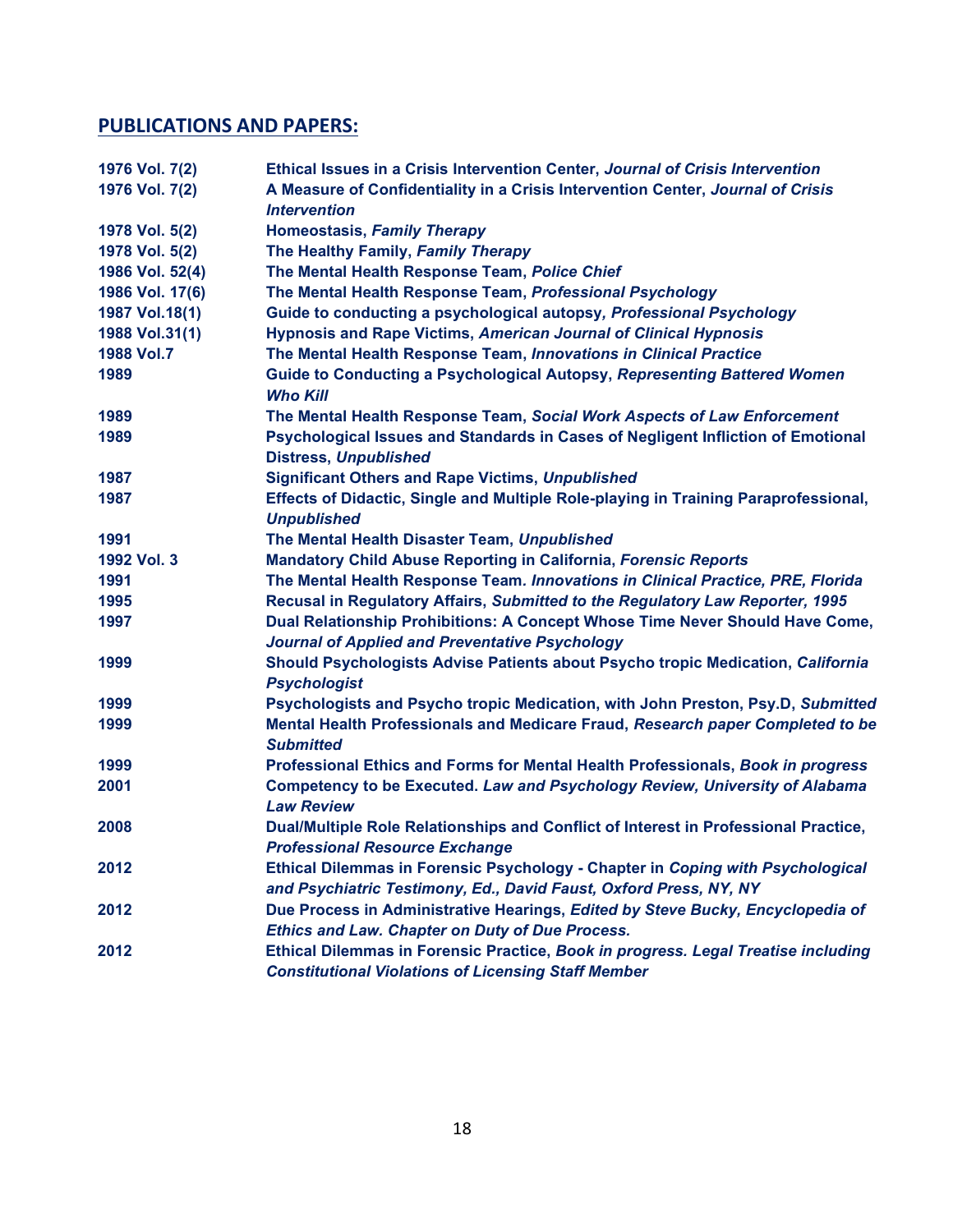# **ADDITIONAL EDUCATION:**

# **Forensic Training:**

| <b>USAF</b>                 | <b>Aerospace Psychology</b>                          | 9/83                | 8 hrs.             |
|-----------------------------|------------------------------------------------------|---------------------|--------------------|
| <b>Nic Groth</b>            | <b>Child Sexual Abuse</b>                            | 3/84                | <b>40 hrs.</b>     |
| <b>Florence Kaslow</b>      | <b>Divorce Mediation</b>                             | 4/84                | <b>40 hrs.</b>     |
| <b>FBI</b>                  | <b>Hostage Negotiation/Profiling</b>                 | 1/85                | <b>40 hrs.</b>     |
| Jay Ziskin et. al.          | <b>Forensic Psychology</b>                           | 2/85                | <b>40 hrs.</b>     |
| <b>USAF SOS</b>             | <b>Terrorism Course</b>                              | 3/85                |                    |
| <b>USAF SOS</b>             | <b>Psychological Operations Squadron</b>             | 4/85                | <b>40 hrs.</b>     |
| <b>APA</b>                  | <b>Forensic Psychology</b>                           | 8/87                | 8 hrs.             |
| <b>TriCare</b>              | <b>Health Management Strategies</b>                  | 3/23-24/93          | <b>15 hrs.</b>     |
| <b>Herb Weissman</b>        | <b>Forensic Psychology - Consultation</b>            | $1/1/91 - 12/31/93$ | <b>75 hrs.</b>     |
| <b>Reno Training Group</b>  | <b>Forensic Psychology</b>                           | 9/10/94             | 6 hrs.             |
| <b>Reno Training Group</b>  | <b>Forensic Psychology</b>                           | 2/4/95              | 3 hrs              |
| <b>BOP</b>                  | <b>Forensic Testimony</b>                            | 2/24/95             | $2$ hrs.           |
| <b>CPA</b>                  | <b>Forensic Psychology</b>                           | 2/25/95             | 1 <sub>hr.</sub>   |
| <b>ASPPB</b>                | <b>Regulatory Issues in Mental Health</b>            | 4/19-22/95          | <b>16 hrs.</b>     |
| <b>BOP</b>                  | <b>Law &amp; Ethics Update</b>                       | 6/10/95             | 4 hrs.             |
| <b>BOP</b>                  | <b>Law &amp; Ethics Update</b>                       | 6/17/95             | 4 hrs.             |
| <b>ASPPB</b>                | <b>Regulation of Psychology/Credentialing</b>        | $2/29 - 3/3/96$     | 15.5 <sub>hr</sub> |
| <b>ASPPB</b>                | <b>Regulation of Psychology</b>                      | $10/2 - 10/6/96$    | <b>10 hrs.</b>     |
| <b>ASPPB</b>                | <b>Regulation of Psychology</b>                      | $1/30 - 2/2/97$     | <b>13 hrs.</b>     |
| <b>Specialized Training</b> | <b>Sexual Offenders</b>                              | $8/20 - 8/22/97$    | <b>15 hrs.</b>     |
| <b>ASPPB</b>                | <b>Regulation of Psychology</b>                      | $9/17 - 9/21/97$    | <b>12 hrs.</b>     |
| <b>CPA</b>                  | <b>Death of Managed Care</b>                         | $4/3 - 4/6/97$      | $3hrs$ .           |
| <b>CPA</b>                  | <b>Assessing Standard of Care</b>                    | 4/6/97              | $2hrs$ .           |
| <b>Kat Kuenhle</b>          | <b>Assessing Allegations of Sexual Abuse</b>         | 8/17/98             | 7 hrs.             |
| <b>APA/ABA</b>              | <b>Forensic Psychology</b>                           | 10/99               | 9 hrs.             |
| <b>APA</b>                  | <b>Scientific Approach to Profiling Homicides</b>    | 7/24/04             | 7 hrs.             |
| <b>APA</b>                  | <b>CFIDS and Fibromyalgia</b>                        | 7/30/04             | 7 hrs.             |
| <b>APA</b>                  | <b>Child Victimization in Digital Age</b>            | 8/1/04              | 4 hrs.             |
| <b>AAFP</b>                 | <b>Violence Risk Assessment</b>                      | 5/31/07             | 7 hrs.             |
| <b>AAFP</b>                 | <b>Forensic Applications of MMPI-2</b>               | 6/1/07              | 7 hrs.             |
| <b>AAFP</b>                 | <b>Assessment of Juvenile &amp; Adult Sex Offen.</b> | 6/2/07              | 7 hrs.             |
| <b>AAFP</b>                 | Use & Abuse of Psyc Testing in Forensics             | 6/3/07              | 7 hrs.             |
| <b>Robert Hare</b>          | <b>Hare PCL-R Training Program</b>                   | 8/09                | 8 hrs.             |
| <b>CPA</b>                  | <b>Miranda Rights and Capacity</b>                   | 4/12                | 2 hrs.             |
| <b>Gail Goodman</b>         | <b>Children's Eyewitness Testimony</b>               | 4/12                | 2 hrs.             |
| <b>APA</b>                  | <b>PTSD Guidelines from APA</b>                      | 8/17                | 7 hrs.             |
| <b>APA</b>                  | <b>Death penalty litigation</b>                      | 8/2019              | 7 hrs.             |
| <b>APA</b>                  | <b>Suicide</b>                                       | 8/2019              | 4 hrs.             |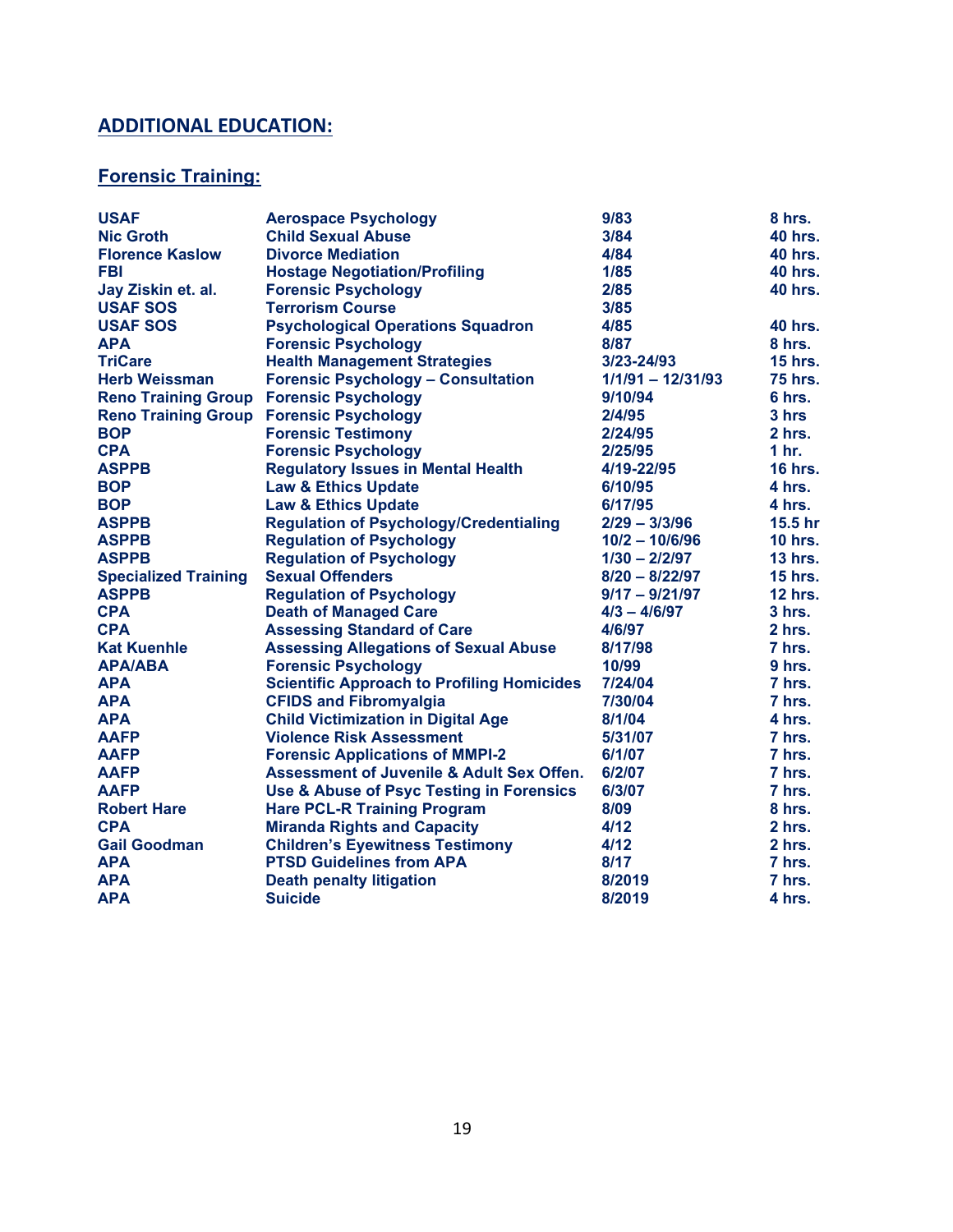## **Ethics Training:**

| <b>BOP</b>                     | <b>Law &amp; Ethics Update</b>                     | 1/96                | 4 hrs.            |
|--------------------------------|----------------------------------------------------|---------------------|-------------------|
| <b>BOP</b>                     | <b>Law &amp; Ethics Update</b>                     | 6/96                | 4 hrs.            |
| <b>BOP</b>                     | <b>Law &amp; Ethics Update</b>                     | 1/97                | 4 hrs.            |
| <b>CPA</b>                     | <b>Multiple Role Relationships</b>                 | $4/3 - 4/6/97$      | 3 hrs.            |
| <b>BOP</b>                     | <b>Law &amp; Ethics Update</b>                     | 6/97                | 4 hrs.            |
| <b>Michelle Licht</b>          | <b>Ethics and the Law</b>                          | 9/10                | 7 hrs.            |
| <b>P-L ASSA</b>                | <b>Law and Ethics</b>                              | 6/14/03             | 7 hrs.            |
| <b>APA</b>                     | <b>Ethics and Law</b>                              | 7/29/04             | 7 hrs.            |
| <b>CPA</b>                     | <b>Ethics and Law</b>                              | 8/06                | 4 hrs.            |
| <b>CPA</b>                     | <b>Ethics and Law</b>                              | 8/07                | 4 hrs.            |
| <b>CPA</b>                     | <b>Ethics and Law</b>                              | 8/08                | 4 hrs.            |
| <b>CPA</b>                     | <b>Ethics and Law</b>                              | 8/09                | 6 hrs.            |
| <b>CPA</b>                     | <b>Ethics and Law</b>                              | 8/10                | 4 hrs.            |
| <b>APAIT</b>                   | <b>Ethics and Risk Man. in Electronic Frontier</b> | 4/7/11              | 6 hrs.            |
| <b>CPA</b>                     | <b>Telepsychology and Ethics</b>                   | 4/9/11              | 2 hrs.            |
| <b>APA</b>                     | <b>Psychological Testing &amp; Ethics</b>          | 8/17                | 7 hrs.            |
| <b>APA - Chicago</b>           | <b>Ethics</b>                                      | 8/19                | 7 hrs.            |
| <b>Psychotherapy Training:</b> |                                                    |                     |                   |
| <b>Midwest Institute</b>       | <b>Psychodrama</b>                                 | 1/74 - 8/25/74      | $100 +$           |
| <b>National Assn.</b>          | <b>Psychodrama</b>                                 | $4/21/74 - 4/24/74$ | 24 hrs.           |
| <b>Bridge Agency</b>           | <b>Brief Therapy</b>                               | 10/75               | 8 hrs.            |
| <b>Zerka Moreno</b>            | <b>Psychodrama</b>                                 | 4/76                | 8 hrs.            |
| <b>Stan. Cnty MH</b>           | <b>Family Therapy</b>                              | 6/76                | 8 hrs.            |
| <b>High Point</b>              | <b>Holistic Health</b>                             | 12/77               | 8 hrs.            |
| <b>Family Therapy Inst.</b>    | <b>Family Therapy</b>                              | 12/77               | <b>30 hrs.</b>    |
| <b>Bridge Agency</b>           | <b>Hypnosis</b>                                    | $1/79 - 4/82$       | $80+$ hrs         |
| <b>National Assn.</b>          | <b>Mental Illness Prevention</b>                   | 1/80                | <b>40 hrs.</b>    |
| <b>James Henman</b>            | <b>NLP</b>                                         | 4/81                | 8 <sub>hrs.</sub> |
| <b>John Exner</b>              | <b>Rorschach</b>                                   | 4/85                | <b>40 hrs.</b>    |
| <b>Biofeedback Int.</b>        | <b>Biofeedback</b>                                 | 2/87                | 60 hrs.           |
| <b>CPA</b>                     | <b>Substance Abuse</b>                             | 3/21/96             | 8 hrs.            |
| <b>CPA</b>                     | <b>Adoption and Therapy</b>                        | 3/22/96             | 1 hr.             |
| <b>CPA</b>                     | <b>WAIS-III</b>                                    | $4/3 - 4/6/97$      | 2 hrs.            |
| <b>Moreno Inst.</b>            | <b>Psychodrama</b>                                 | 1/75                | 8 hrs.            |
| <b>APA</b>                     | <b>Personality Disorders</b>                       | 8/16/98             | 7 hrs.            |
| <b>CPA</b>                     | <b>Elder Care</b>                                  | 4/8/11              | 2 hrs.            |
| <b>CPA</b>                     | <b>Moving Forward in Change</b>                    | 4/8/11              | 1 hr.             |
| Pro. Psyc Sem.                 | <b>Clinical Supervision: State of the Art</b>      | 8/12/11             | 6 hrs.            |
| <b>John Preston</b>            | <b>PTSD</b>                                        | 8/28/11             | 3 hrs.            |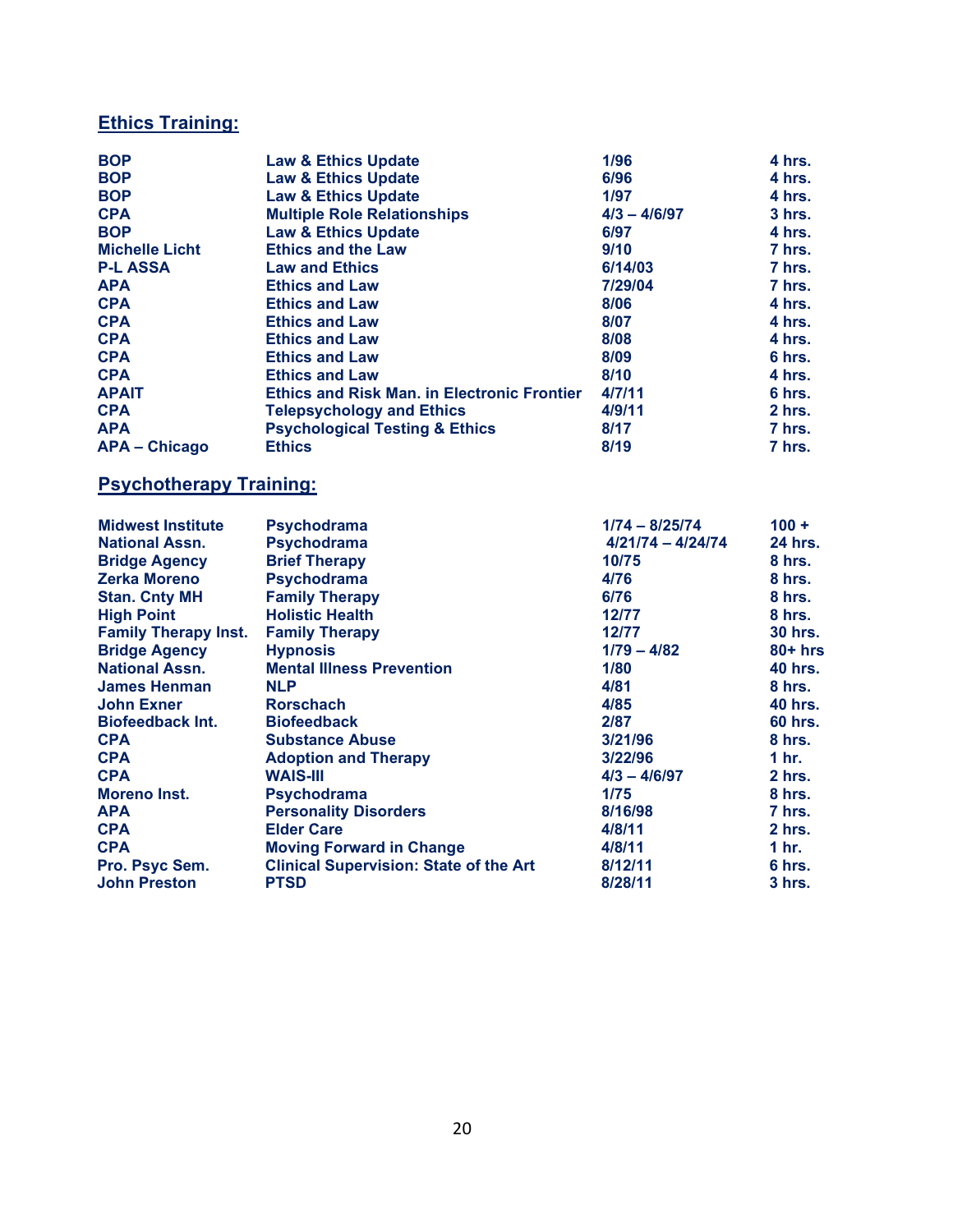# **Neuroscience & Psychopharmacology:**

| <b>USAF</b>                                   | <b>Neuropsychology</b>                          |                                                  | 9/83              | 8 hrs.                                             |  |
|-----------------------------------------------|-------------------------------------------------|--------------------------------------------------|-------------------|----------------------------------------------------|--|
| <b>Luria Training</b>                         | Luria Nebraska Neuropsychological Test          |                                                  | 1/86              | <b>30 hrs.</b>                                     |  |
| <b>CPA</b>                                    | <b>Clinical Psychopharmacology</b>              |                                                  | 4/5/96            | 6 hrs.                                             |  |
| <b>CSPP</b>                                   | <b>Neurochemistry; Neurobiology;</b>            |                                                  | $1 - 9/08$        | <b>72 hrs.</b>                                     |  |
|                                               | <b>Neuroanatomy</b>                             |                                                  |                   |                                                    |  |
| <b>Sandra Johnson</b>                         | <b>Pain Management and the Law</b>              |                                                  | $8/20 - 12/14/06$ | <b>48 hrs.</b>                                     |  |
| <b>CPA</b>                                    | Psychoimmunology                                |                                                  | 4/8/11            | $1.5$ hrs.                                         |  |
| <b>CPA</b>                                    | <b>Behavioral Management of Pain</b>            |                                                  | 4/9/11            | 2.5 hrs.                                           |  |
| <b>CPA</b>                                    | <b>The Social Brain</b>                         |                                                  | 4/9/11            | 1 hr.                                              |  |
| <b>Cross Country</b>                          | Psychopharmacology                              |                                                  | 5/12/11           | 6 hrs.                                             |  |
| <b>CPA</b>                                    |                                                 | <b>Forensic Neuropsychology - Capacity Evals</b> | 4/2012            | 2 hrs.                                             |  |
| <b>CPA</b>                                    | <b>Forensic Neuropsychology - Crim. Evals</b>   |                                                  | 4/2012            | 2 hrs.                                             |  |
| <b>CPA</b>                                    | <b>Neuroscience of Psyc. Assessment</b>         |                                                  | 4/2012            | 4 hrs.                                             |  |
| <b>CPA</b>                                    | <b>Brain Function and Substance Abuse</b>       |                                                  | 4/2012            | 2 hrs.                                             |  |
| <b>MARQUETTE U.</b>                           | <b>Brain Dissection and Neuroscience</b>        |                                                  | 7/2013            | <b>28 hrs.</b>                                     |  |
| <b>MARQUETTE U.</b>                           |                                                 | <b>Brain Dissection and Neuroscience: Speech</b> | 7/2015            | <b>28 hrs.</b>                                     |  |
| <b>CPA</b>                                    | <b>Advances in Neuro-Imaging (Dr. Bigler)</b>   |                                                  | 4/2015            | 8 hrs.                                             |  |
| <b>ALLIANT</b>                                | <b>Biochemistry</b>                             |                                                  | 2015              | <b>20 hrs.</b>                                     |  |
| <b>ALLIANT</b>                                | <b>Neuroanatomy</b>                             |                                                  | 2015              | <b>20 hrs.</b>                                     |  |
| <b>ALLIANT</b>                                | <b>Neurochemistry</b>                           |                                                  | 2016              | <b>20 hrs.</b>                                     |  |
| <b>APA</b>                                    | <b>Executive Functioning</b>                    |                                                  | 8/2017            | 7 hrs.                                             |  |
| <b>APA</b>                                    | <b>Law and Neuroscience</b>                     |                                                  | 8/2017            | $3$ hrs.                                           |  |
| <b>APA</b>                                    | <b>Executive Functioning &amp; Brain Injury</b> |                                                  | 8/2017            | 7 hrs.                                             |  |
| <b>Traumatic Brain Injury</b><br>Luria        |                                                 |                                                  | 12/2018           | $3$ hrs.                                           |  |
| <b>PESI</b>                                   | Psychopharmacology                              |                                                  | 4/2019            | 6 hrs.                                             |  |
| <b>INR</b>                                    | <b>Chronic Pain</b>                             |                                                  | 6/2019            | 6 hrs.                                             |  |
| <b>APA</b>                                    | <b>Concussion: Assessment &amp; Treatment</b>   |                                                  | 8/2019            | 4 hrs.                                             |  |
| Duke U.                                       | <b>Medical Neuroscience</b>                     |                                                  | 2020              | <b>40 hrs.</b>                                     |  |
| Harvard U.                                    | <b>Neuroscience</b>                             |                                                  | 2020              | <b>30 hrs.</b>                                     |  |
| <b>Neuroscience Books Studied:</b>            |                                                 |                                                  |                   |                                                    |  |
|                                               |                                                 |                                                  |                   |                                                    |  |
| <b>Neuroscience</b>                           |                                                 | Bear et. al.                                     | (2007)            | <b>Lippincott Williams &amp;</b><br><b>Wilkins</b> |  |
| <b>Working Memory Capacity</b>                |                                                 | <b>Cowan</b>                                     | (2005)            | <b>Psychology Press</b>                            |  |
| <b>The Human Amygdala</b>                     |                                                 | <b>Whalen &amp; Phelps</b>                       | (2009)            | <b>The Guilford Press</b>                          |  |
| My Brain Made Me Do It                        |                                                 | <b>Sternberg</b>                                 | (2010)            | <b>Prometheus Books</b>                            |  |
| <b>Biochemical Basis of Neuropharmacology</b> |                                                 | Cooper et. al.                                   | (2003)            | <b>Oxford Press</b>                                |  |
| <b>Atlas of Functional Neuroanatomy</b>       |                                                 | <b>Hendelman</b>                                 | (2000)            | <b>CRC Press</b>                                   |  |
|                                               |                                                 |                                                  |                   |                                                    |  |

| The Hippocampus Book               | Andersen et. al.  | (2007) | <b>Oxford Press</b>        |
|------------------------------------|-------------------|--------|----------------------------|
| <b>The Cognitive Neurosciences</b> | Gazzaniga         | (2009) | <b>MIT Press</b>           |
| <b>Human Brain Function</b>        | <b>Frackowiak</b> | (2004) | <b>Academic Press</b>      |
| <b>Mechanisms of Memory</b>        | <b>Sweatt</b>     | (2010) | <b>Elsevier</b>            |
| <b>Dendrites</b>                   | Stuart et. al.    | (2008) | <b>Oxford Press</b>        |
| <b>The Prefrontal Cortex</b>       | <b>Fuster</b>     | (2008) | <b>Elsevier</b>            |
| <b>Synapses</b>                    | Cowan et. al.     | (2001) | <b>Johns Hopkins Press</b> |